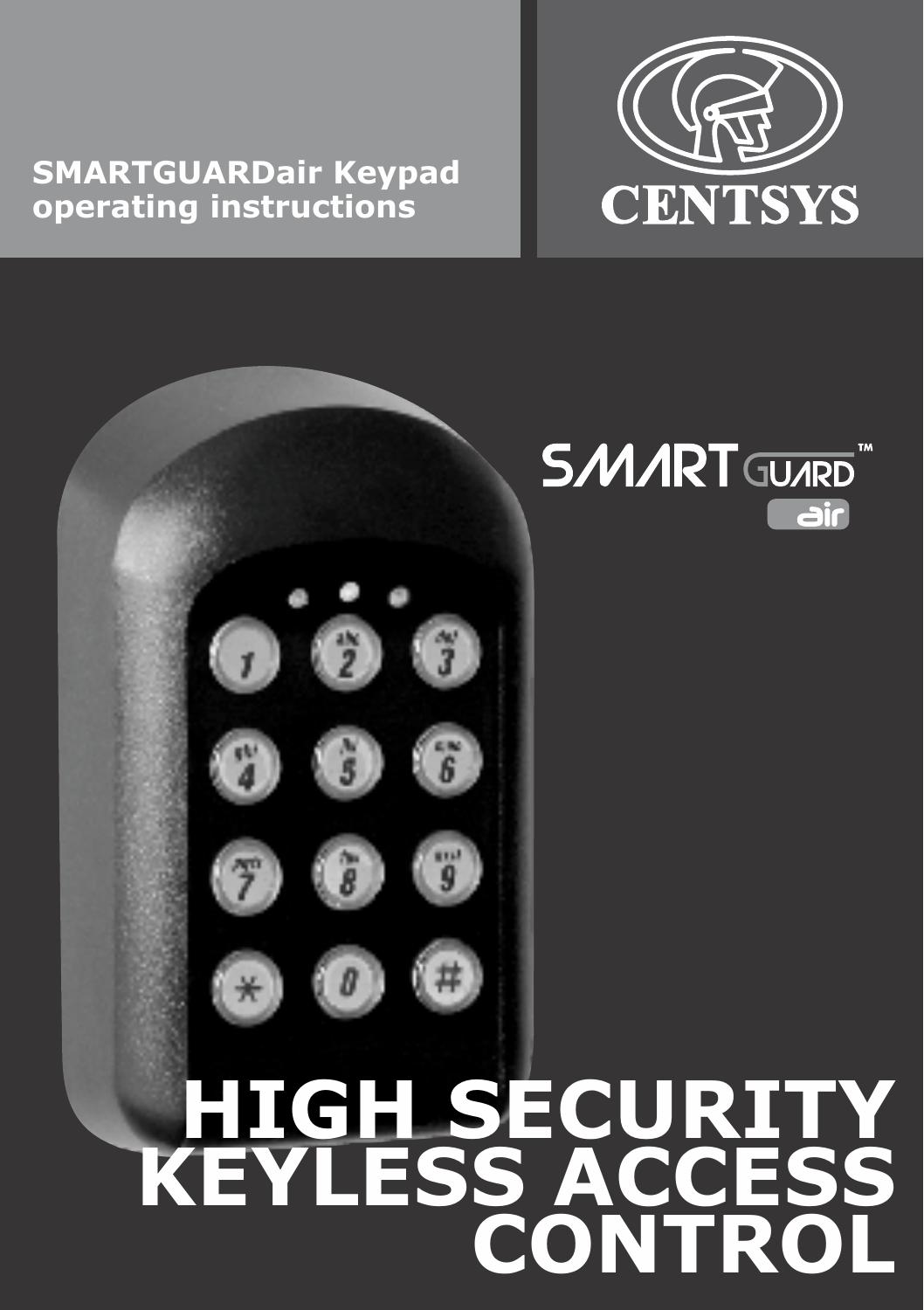

| How to use this Guide                   | page 1  |
|-----------------------------------------|---------|
| General description                     | page 2  |
| General use                             | page 4  |
| Powering up                             | page 5  |
| Glossary                                | page 6  |
| KwikLearn                               | page 7  |
| KwikPair                                | page 9  |
| Technical specifications                | page 10 |
| Changing the Master Code                | page 11 |
| Adding a new user                       | page 12 |
| Deleting a user                         | page 14 |
| Deleting all users                      | page 16 |
| Pairing                                 | page 17 |
| Setting the anti-hack parameters        | page 19 |
| Setting the Key Wipeout time            | page 21 |
| Setting the security parameters         | page 24 |
| Alarms                                  | page 28 |
| Backing up the unit                     | page 29 |
| Restoring the unit                      | page 30 |
| Defaulting the unit                     | page 31 |
| • Defaulting the Master Code            | page 31 |
| Defaulting the System Parameters<br>۰   | page 31 |
| Battery low indication                  | page 33 |
| Typical mounting instructions           | page 34 |
| Fitting the optional anti-tamper switch | page 35 |
| External 12V DC power                   | page 36 |
| <b>Typical applications</b>             | page 37 |
| Installation information                | page 38 |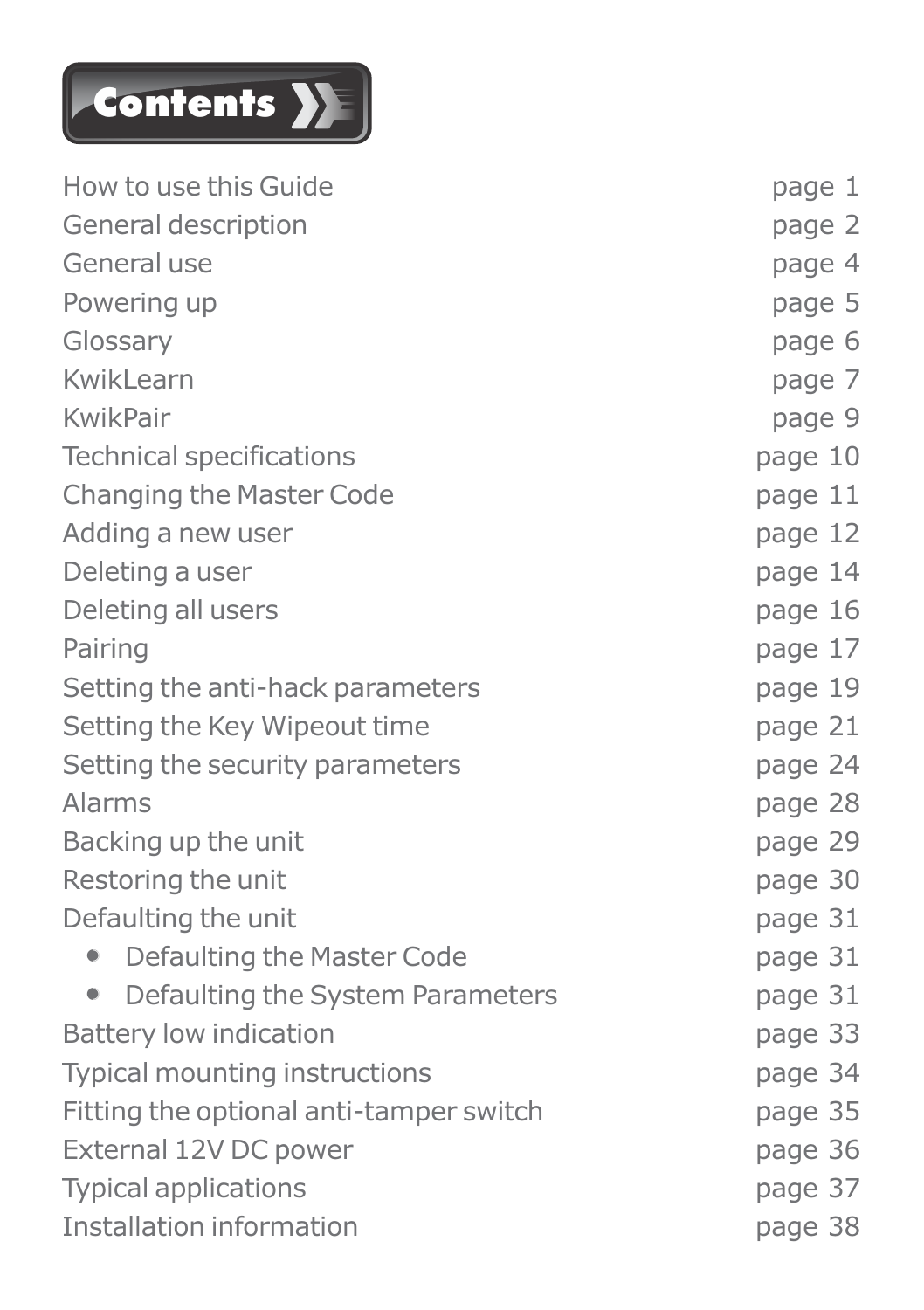## How to use this Guide >

The procedures in this Guide require the user to perform certain sequential actions on the **SMARTGUARDair** keypad. To assist you, the combined state of the three LED indicators on the keypad correspond with particular steps within a procedure. When carrying out the procedures, please be aware of the following:

The factory default Master Code (1) (2) (3) (4) is used throughout this Guide as an example only. Refer to page 6 for instructions on how to change the Master Code.



Indicates a particular key to be pressed on the keypad **1** by the user



Indicates a lit LED

**[ ]** Indicates optional entries. If no variable is entered, the system will use the default for the particular function, where applicable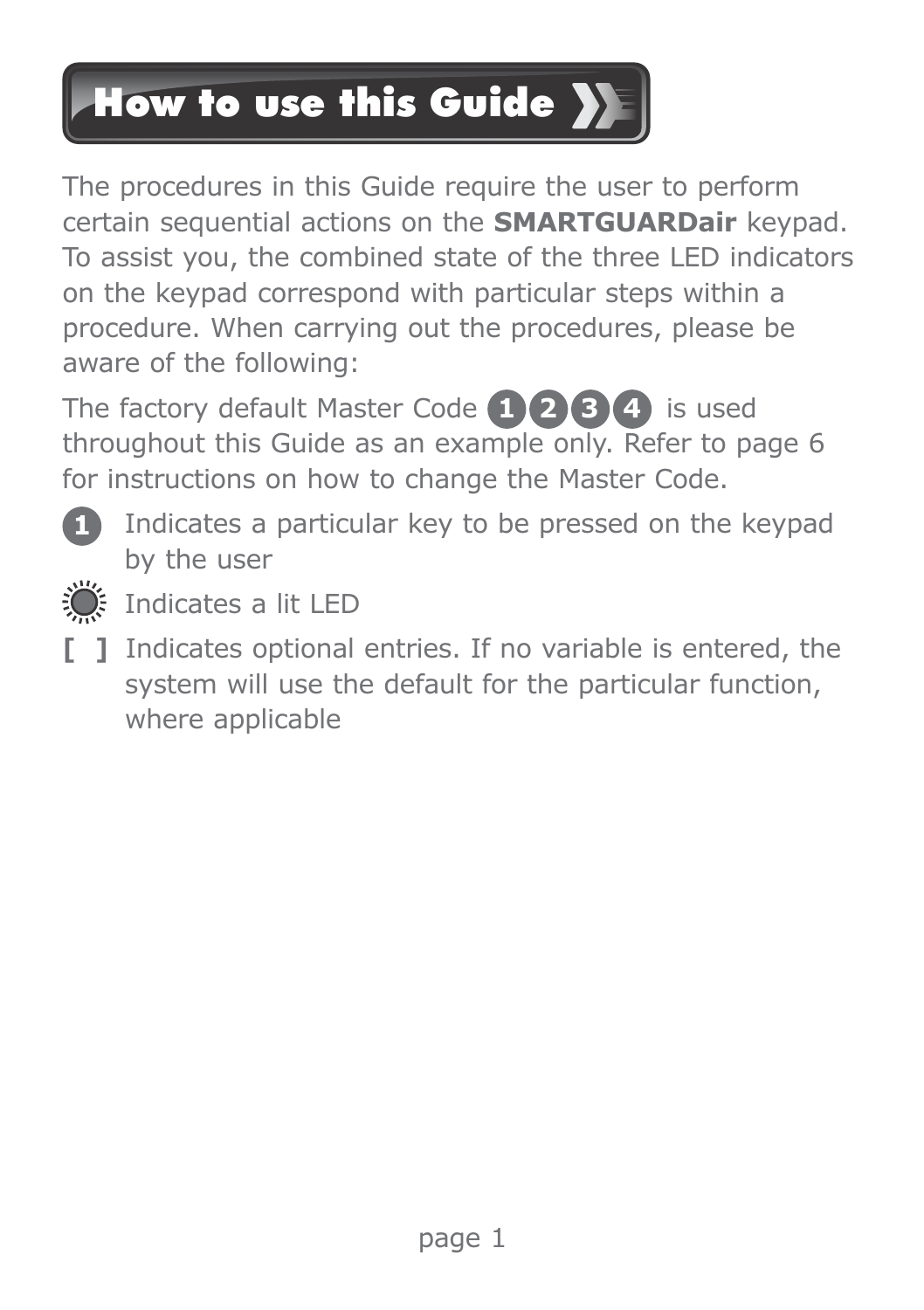## General description

The CENTSYS **SMARTGUARDair** is a durable, high quality keypad designed to provide secure access control to restricted areas. The weatherproof unit is wireless, and is powered by two AA alkaline (penlight) batteries. When any key is pressed, a backlight illuminates the keypad for ease of use in low-light conditions.

Access is granted by the keying in of a valid access code. The access code can vary from one to ten digits. Un to one thousand different access codes can be stored within the unit's non-volatile memory.

Each access code is stored in a location of the memory, referred to as an 'address'.

New codes can be added and existing codes can be deleted as required.

'Token codes' can be added, allowing only a preset number of activations, after which the code automatically becomes invalid.

Channel 3 is used as the Alarm Channel (refer to page 28) and cannot be changed. If alarm functionality is required, then it is advisable that Channel 3 is not assigned to any other function.

Each code can activate one of fifteen channels built into the **SMARTGUARDair**. A channel is very much the same as a remote control button. Each channel can activate an external CENTSYS rolling code-compatible receiver, either standalone, single channel, multichannel or integrated into products such as the D5-Evo, D10/D10 Turbo, VECTOR2, etc.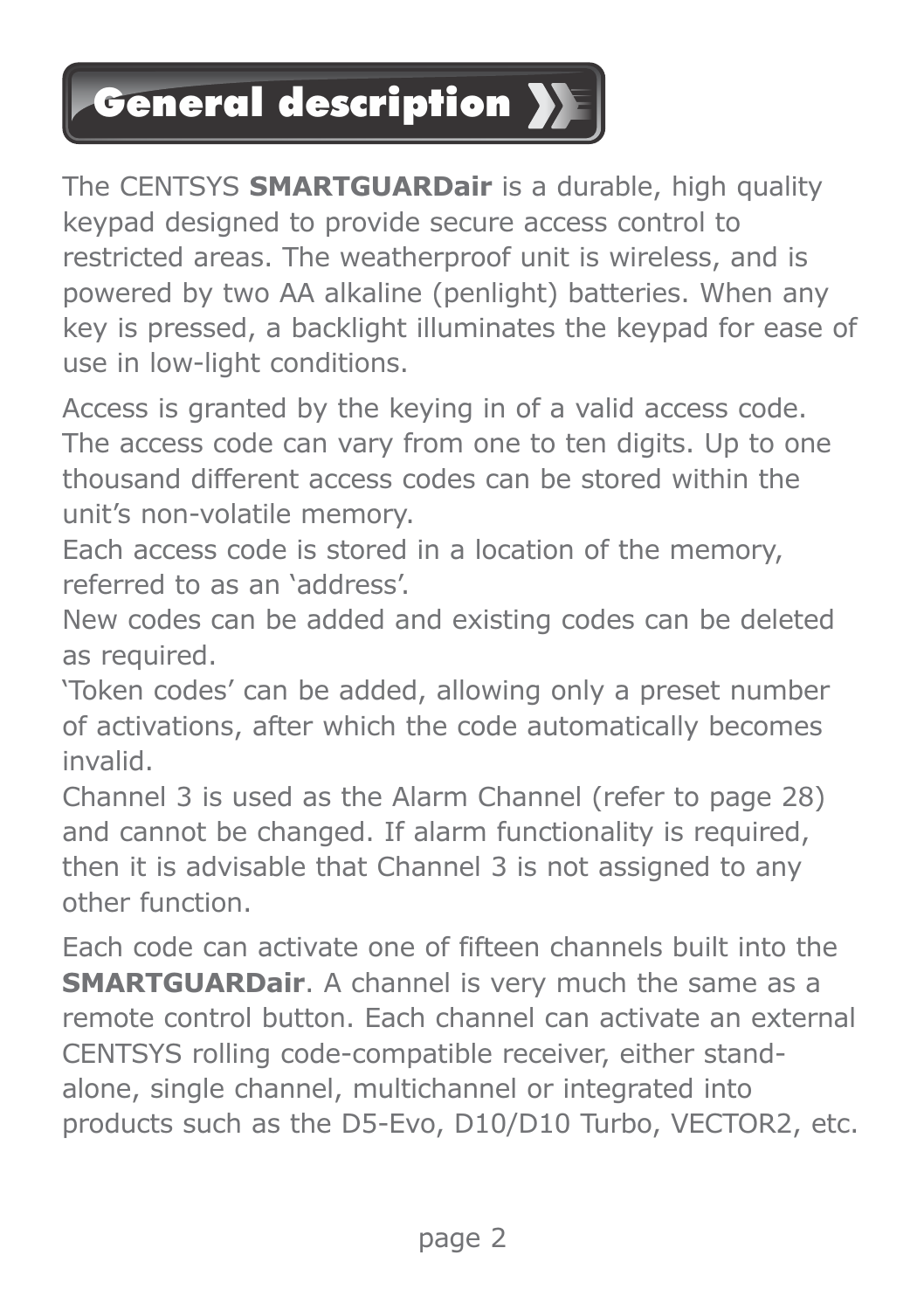An Anti-hack feature can be enabled, causing the unit to shut down after a pre-selected number of incorrect codes have been entered. The unit will then reset after a preselected time. A telltale LED will indicate that the Anti-hack feature has been triggered.

Once programmed, the system can be backed up onto the optional Backup Memory Module (Code PCA12201V1.0). This allows the system to be easily restored if required.

An optional independent Anti-tamper Switch can be fitted and wired internally to transmit an alarm signal if the unit has been forced open, or removed from its mountings.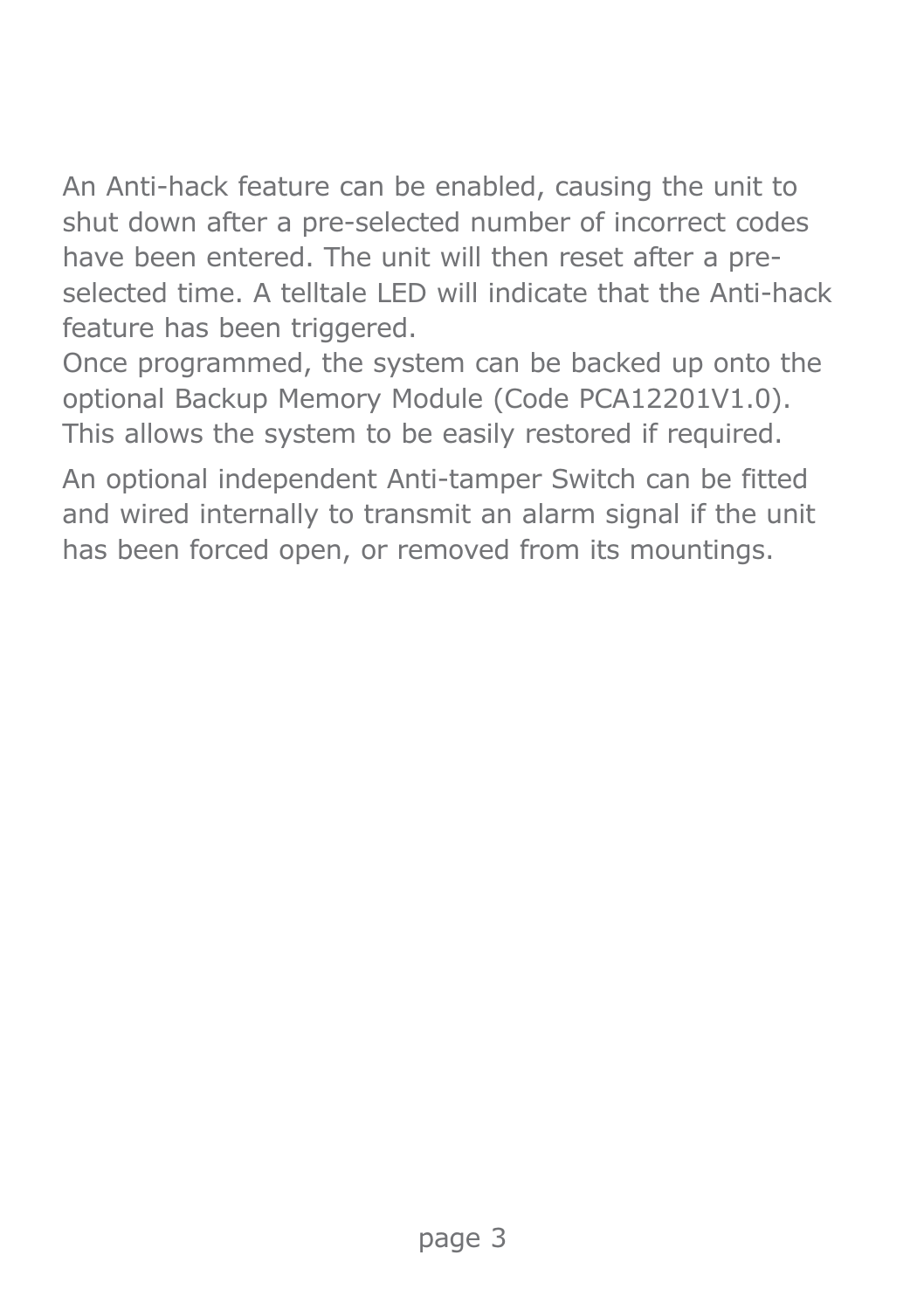# General use >

After a user has been added to the **SMARTGUARDair**'s memory and the keypad has been paired with a compatible code-hopping receiver, access is granted by keying in a valid code and confirming the entry with the **#** key. For example, if the code  $\bigcirc$  **9 8 5 6** is being used as an access code, the user will enter the digits in sequence and then press  $\#$ . The green LED will illuminate briefly to indicate that a valid access code has been entered. Briefly pressing the  $#$  key after a code has been entered will cause the **SMARTGUARDair** to transmit a signal for a minimum of 750ms (milliseconds). However, holding down the  $\#$  key will allow for a transmission of up to eight seconds which will accommodate receivers requiring longer transmission times. (This may be referred to as Hash-Hold.)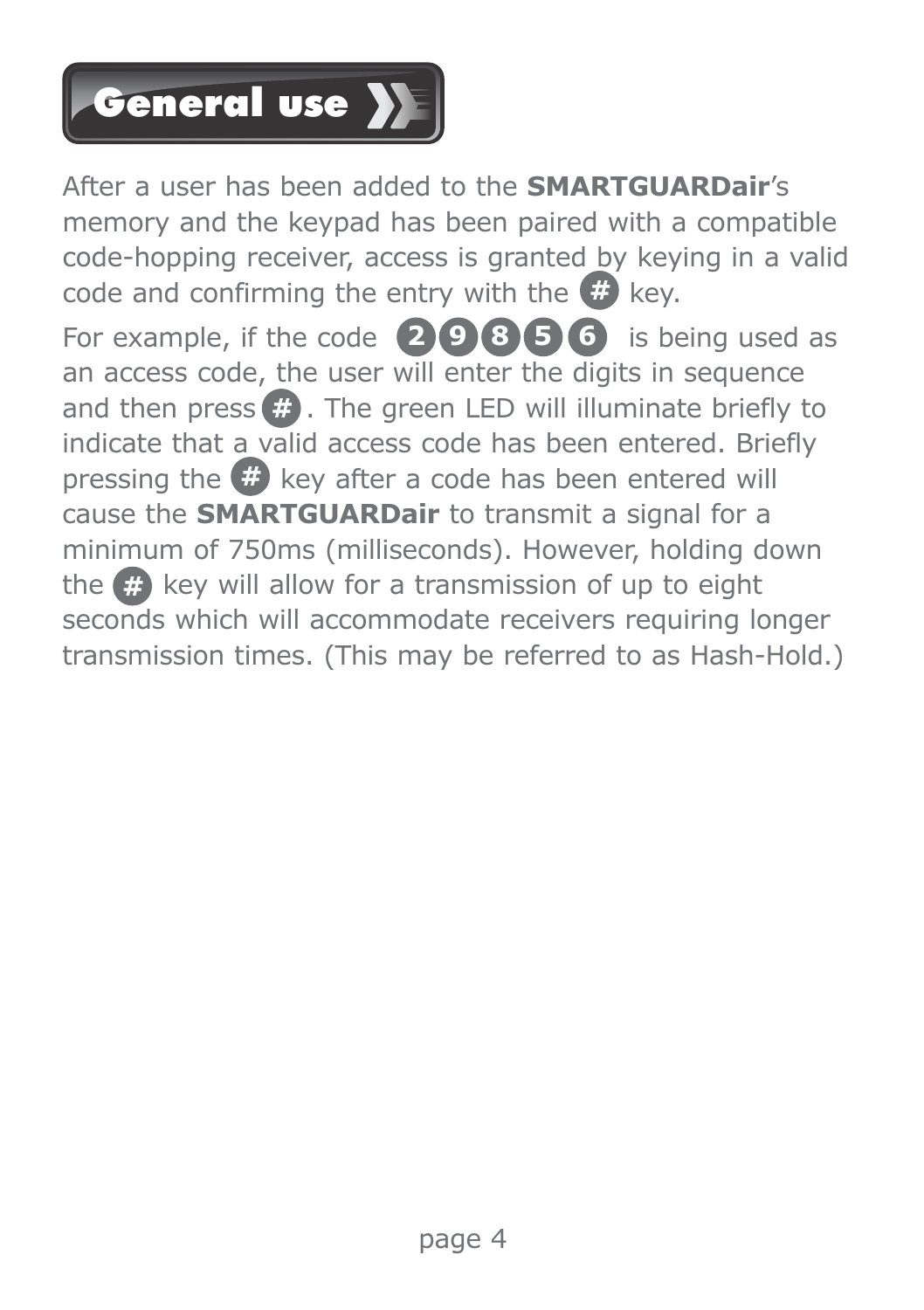



In order to preserve battery life, the unit is packed with the link fitted on the 12V side of the power selection pins.

**To select batteries as the primary power source, bridge the pin marked 'AA BATT' with the common (centre) pin.**

For information on selecting 12V as the primary power source, refer to page 36.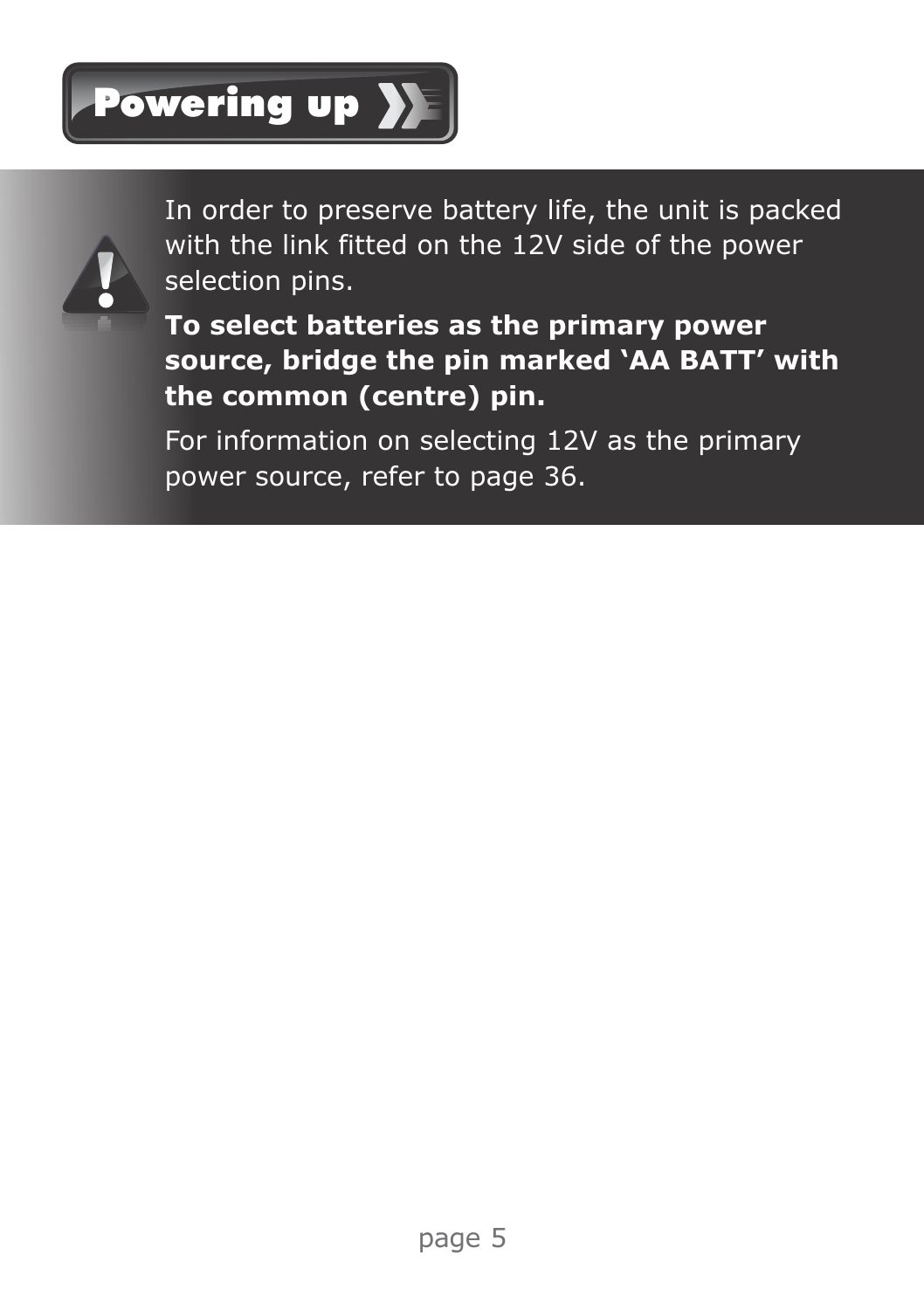

#### **Access code**

The code number the user will enter to gain access. It can range in length from one to ten digits.

### **Address/User address**

The location where the user's code is stored in the keypad memory. It can be any number between 1 and 999. It should be recorded, allowing the user code to be removed from the memory later if necessary.

#### **Master Code**

The code number required for programming the keypad. It is stored in user address 0.



### **The default Master Code of a new unit is 1 2 3 4 .**

**For security reasons, the installer should change this code at the time of installation.** 

**Although 1234 is the default Master Code, up to ten digits per code may be specified, and is encouraged to improve security.**

Refer to page 11 for instructions on how to change the Master Code.

### **Enter key**

In order to gain access, the user code must be followed by the (#) key. (Refer to General use section on page 4.)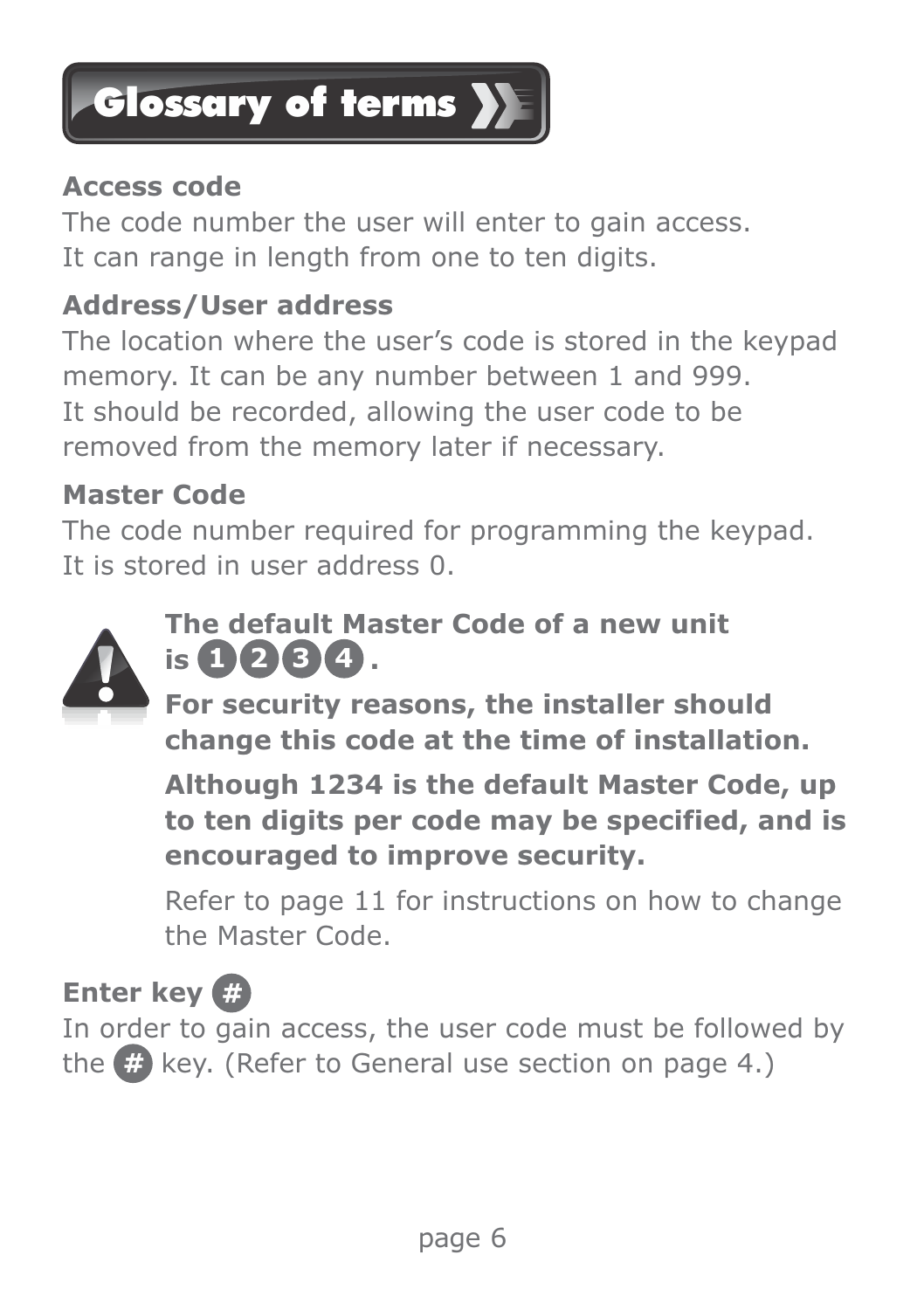

The following KwikLearn procedure and connection diagrams (see pages 35 and 36) will enable you to start using your **SMARTGUARDair** system right away.

### **Add a new access code at a specified address.**

The code will operate Channel 1 only.





The **SMARTGUARDair** will have to be paired to a valid receiver before a code will be able to activate it. Thus, the KwikLearn procedure will store a new code in the keypad's memory, but the code will still have to be associated with a receiver using either the KwikPair facility described on page 9, or the Pairing procedure on page 17.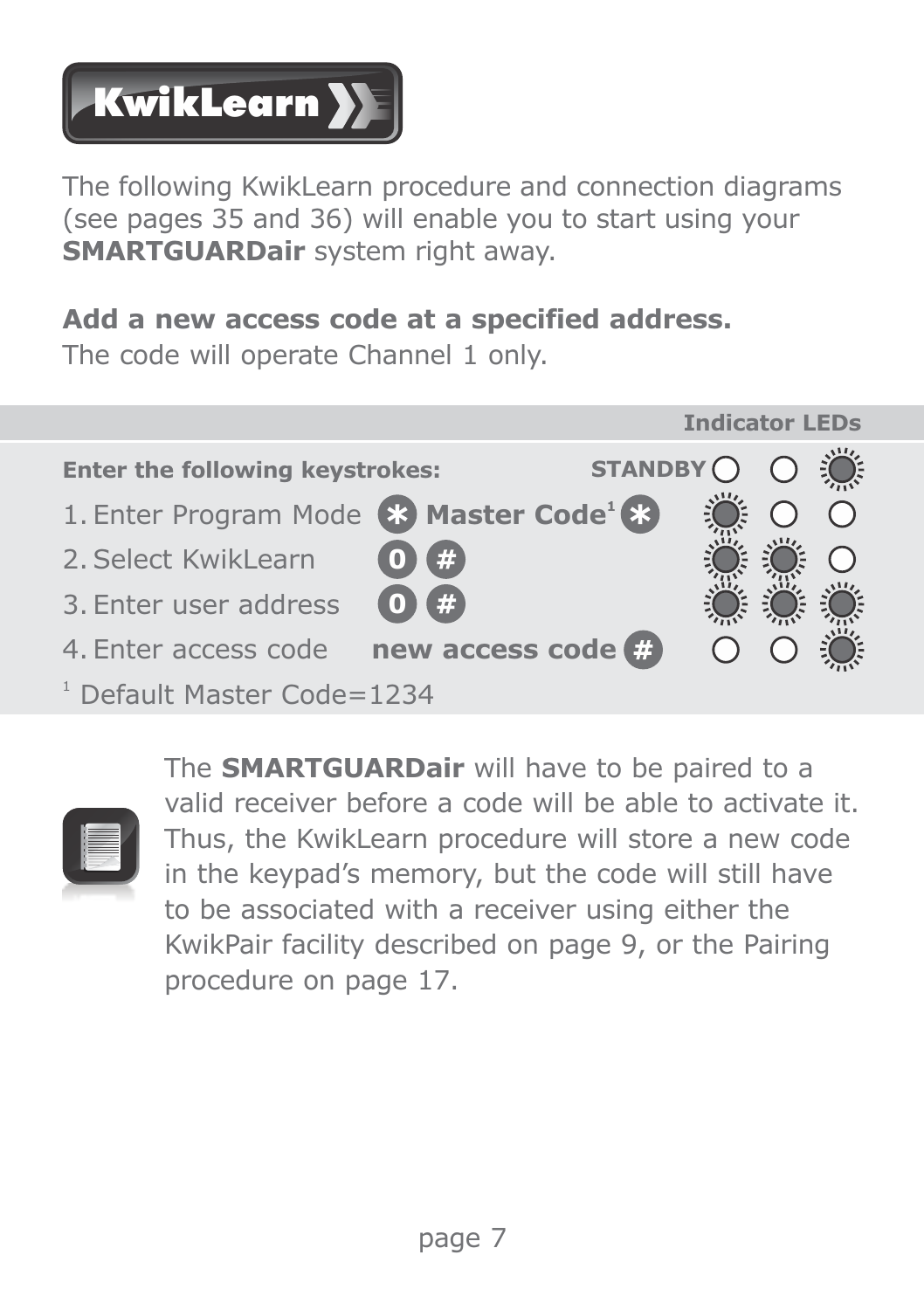### **Example:**

**KwikLearn access code 9 3 2 4 5** into address 2 5 Master Code= **3 4 1 2**

#### **Enter the following keystrokes:**

- 1. Enter Program Mode **3 1 2**
- 2. Select KwikLearn
- 3. Enter user address
- 4. Enter access code
- **2 5 0**

**4**

**9 3 2 4 5**

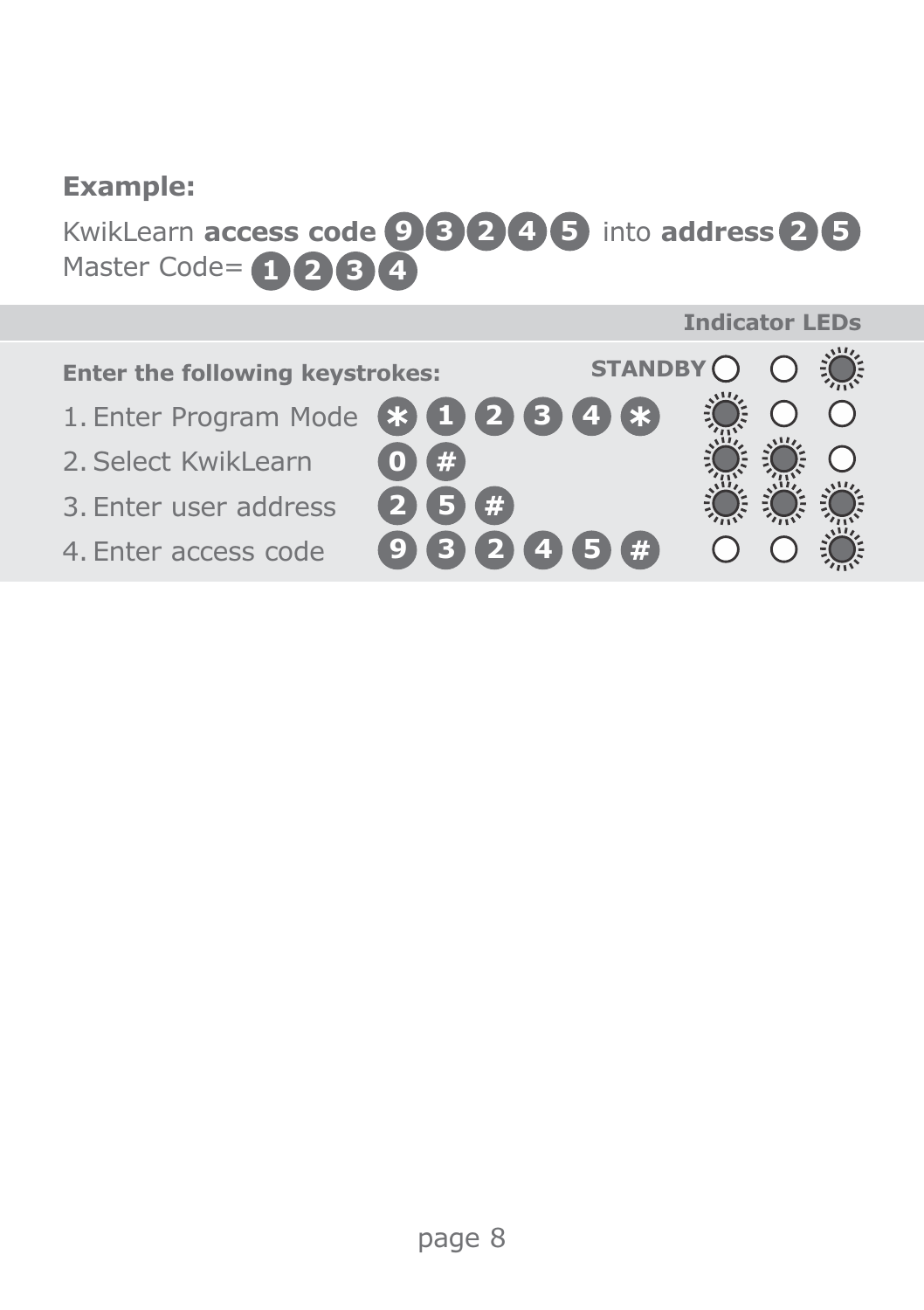

The **SMARTGUARDair** must now be paired with a CENTSYS code-hopping radio receiver.

- 1. Place the receiver into Learn Mode.
- 2. Enter a valid access code on the **SMARTGUARDair**, followed by  $\bigoplus$ .

The **SMARTGUARDair** will now transmit for a short time, and will pair with the receiver.

Hash-Hold may be used (as described on page 4) to extend the transmission time to suit the learning procedure associated with certain types of receivers.

- 3. Exit Learn Mode on the receiver
- 4. Test the system by entering a valid access code, followed by  $\mathbb{Z}$ .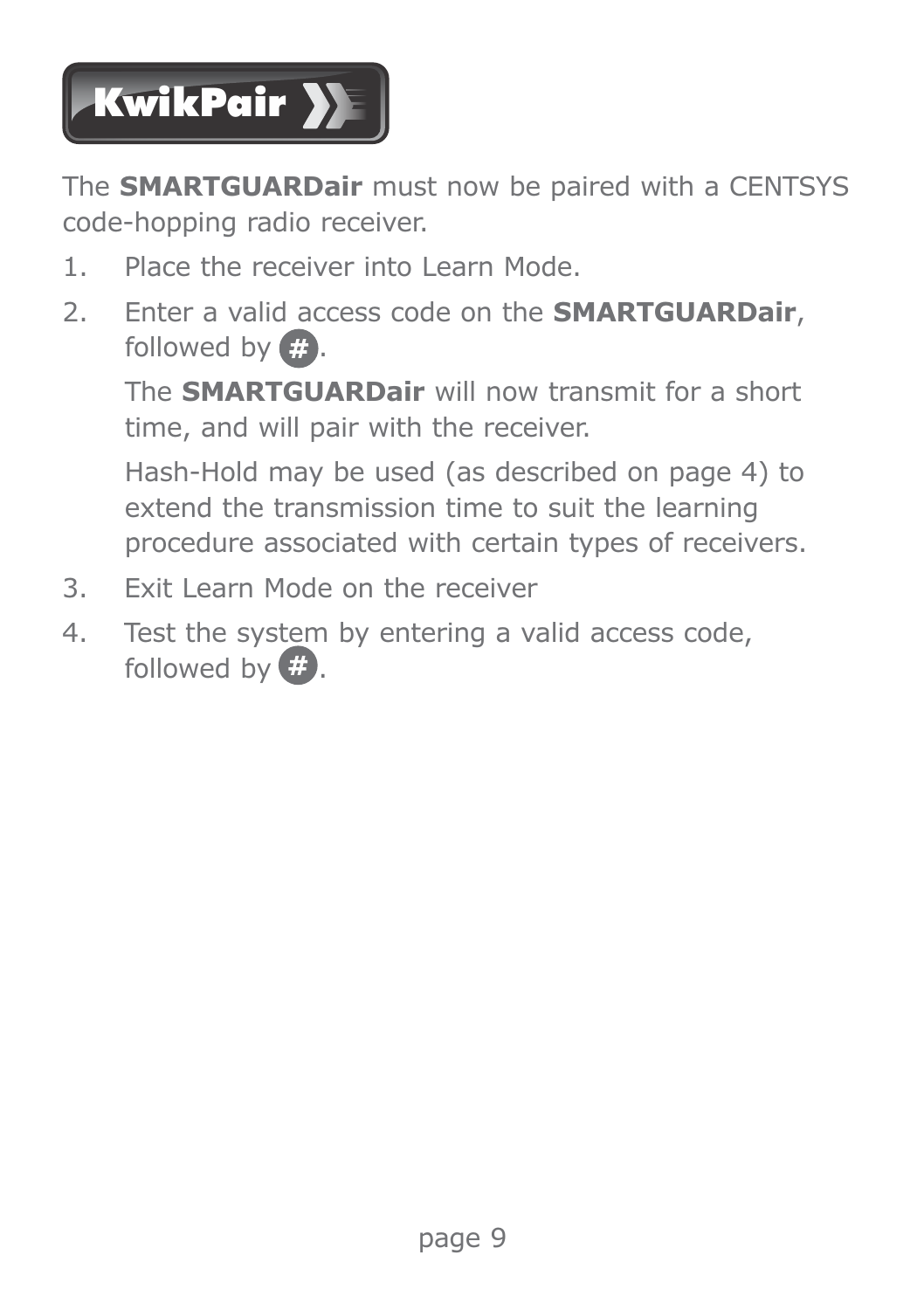## Technical specifications

| Battery supply voltage      | 2 x AA Alkaline batteries $\star$<br>(voltage range: 2.6V - 3.3V) |
|-----------------------------|-------------------------------------------------------------------|
| External power supply       | External 12V DC power supply                                      |
| Wireless range <sup>+</sup> | 30 metres                                                         |
| Operating temperature       | $-18$ °C to $+55$ °C                                              |
| Operating humidity          | $0 - 90\%$                                                        |
| Output                      | 14 standard channels $+$ one alarm<br>channel                     |
| Housing material            | Polycarbonate                                                     |
| Degree of protection        | <b>IP55</b>                                                       |
| <b>Battery life</b>         | Two to five years**                                               |
| Code length                 | One to ten digits                                                 |
| Memory capacity             | 1000 unique codes (non-volatile)                                  |
| Memory retention            | $>200$ years                                                      |
| Token codes                 | 1 - 254 activations                                               |

- ★ Only replace with Alkaline batteries. Other types of batteries (NiMH, Li-Ion, etc. ) as well as rechargeable batteries **cannot** be used with this product.
- Specified as Line of Sight (LOS) range
- Non-condensing
- Subject to usage refer to table in the Battery Low Indication Section on page 33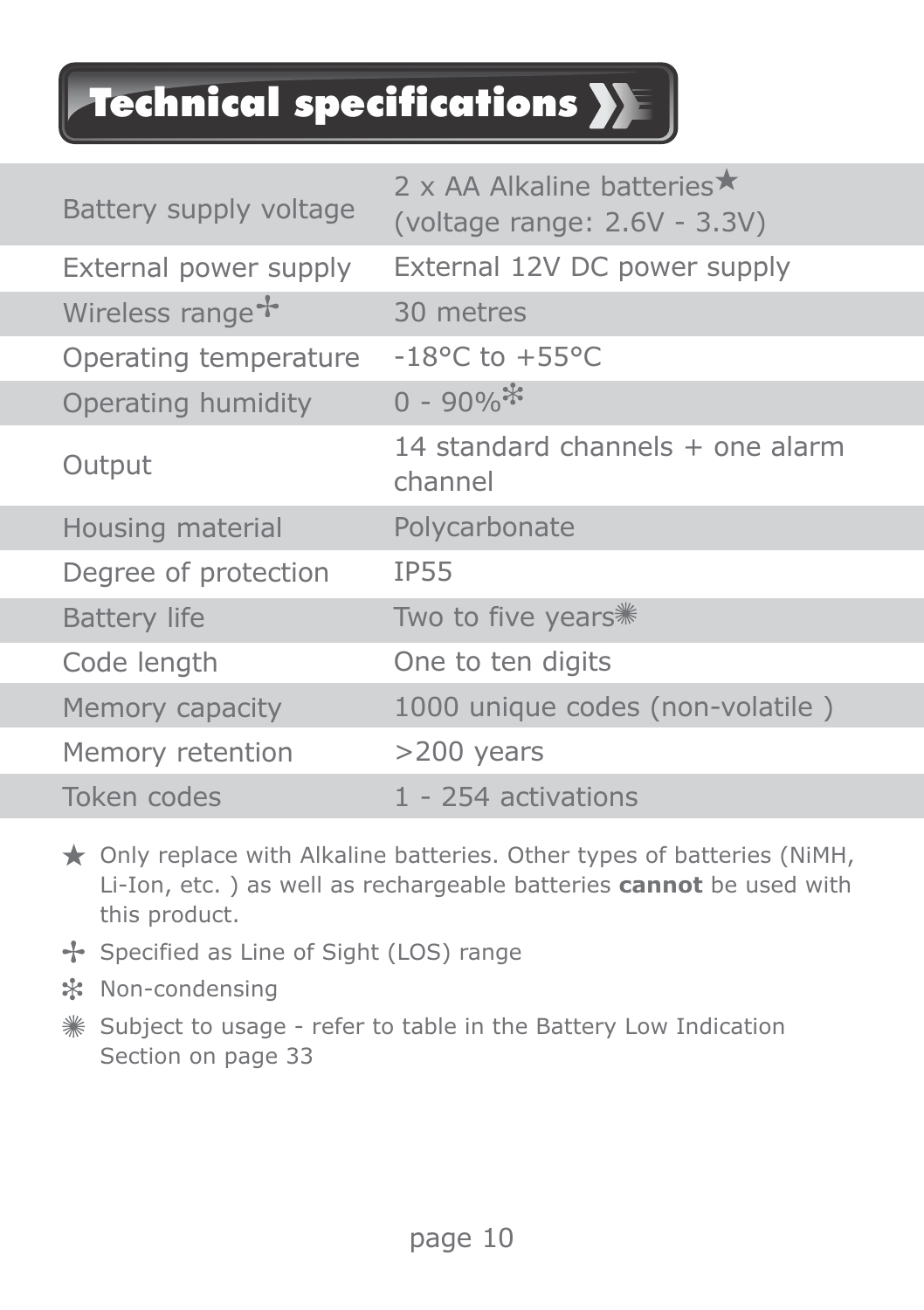### Changing the Master Code

The following procedure will enable the user to change the default Master Code **1 2 3 4** or the currently stored Master Code to a new Master Code. The Master Code may also be learned into the system by following the procedure on page 12, 'Adding a New User'.



The Master Code must always be stored at address **0** The Master Code can be used as a normal access code and can be up to ten digits long



**Example:** Replace the default Master Code  $(1)$  (2) (3) (4) with a new Master Code = **3\ 3 7 8 1**

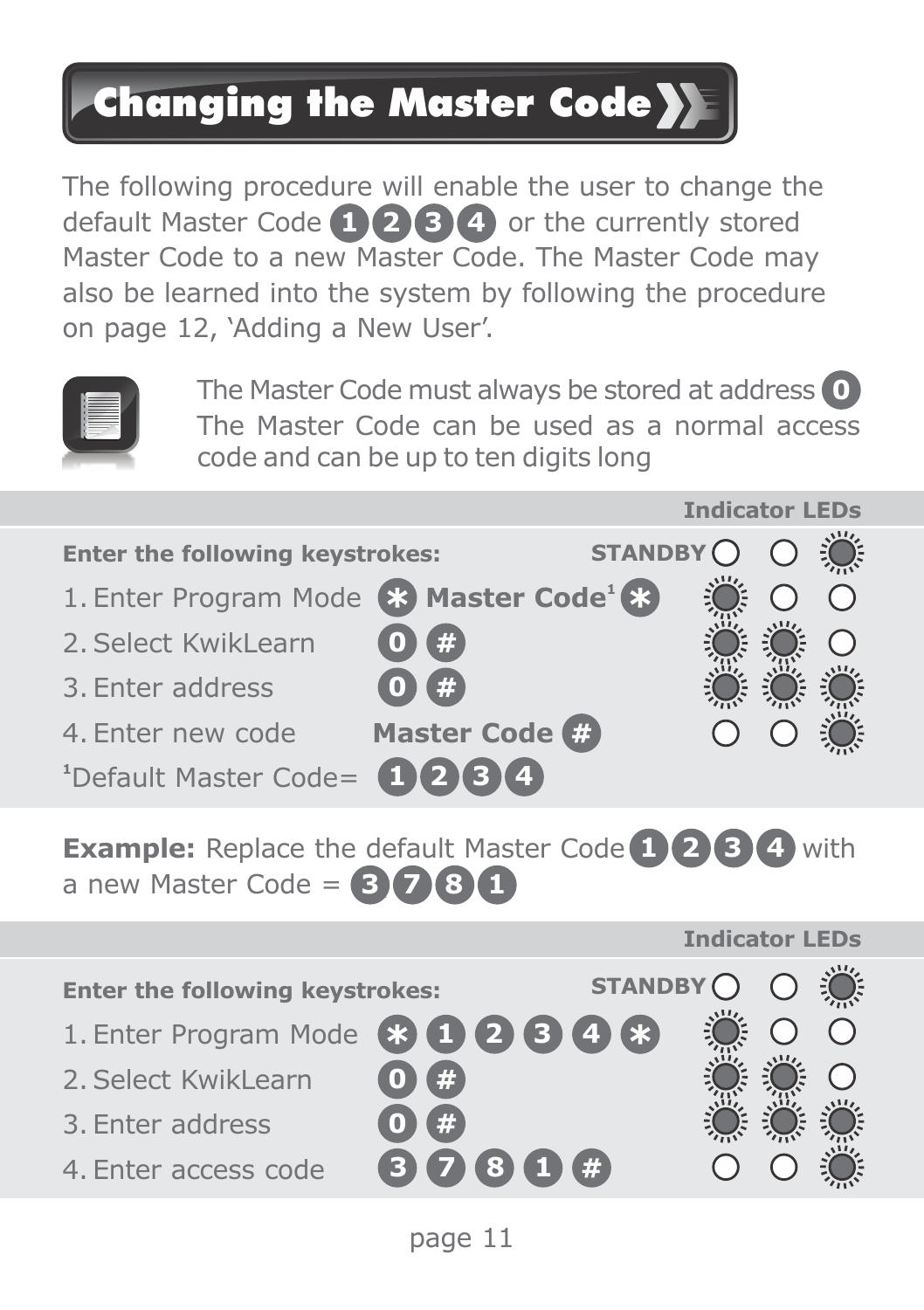### Adding a new user **>>**

The following procedure will add a new access code at a specified location in the **SMARTGUARDair**'s memory, referred to as an 'address' and will assign which channel the code must activate and how many accesses are allowed before the code becomes invalid.



 **If unlimited accesses are required, only enter a** at Step 6.



- If no channel is specified, Channel 1 is selected by default
- If the number of accesses is not specified in Step 6, unlimited access is set. Care must be taken to ensure the desired access limit is correctly applied



- Repeat steps 3 6 for additional users
- **[ ]** denotes optional variable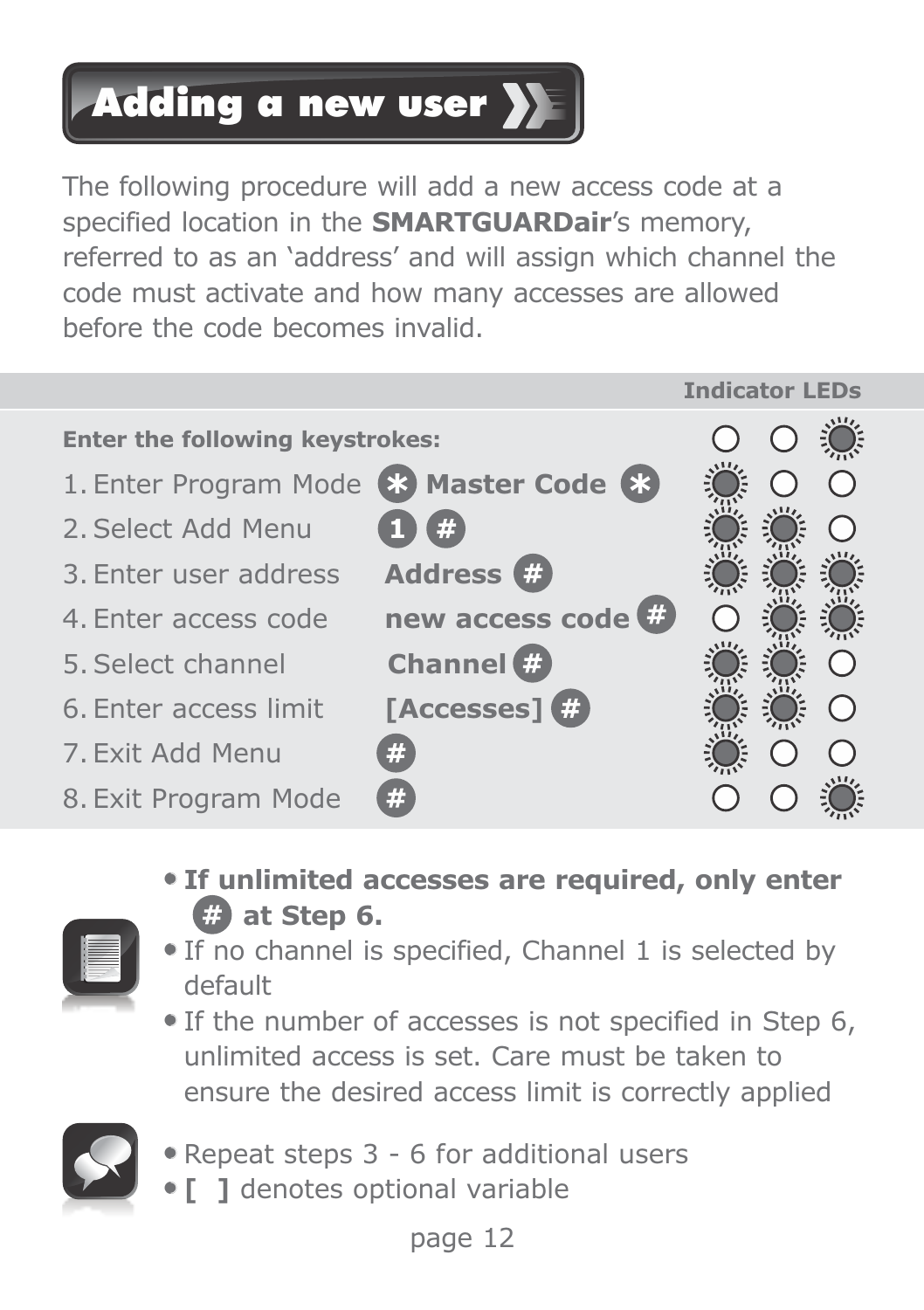### **Example: Add access code 5 2 7** into **address 1 0** The code must operate **Channel 2** Code is valid forever Master Code= **1 2 3 4**

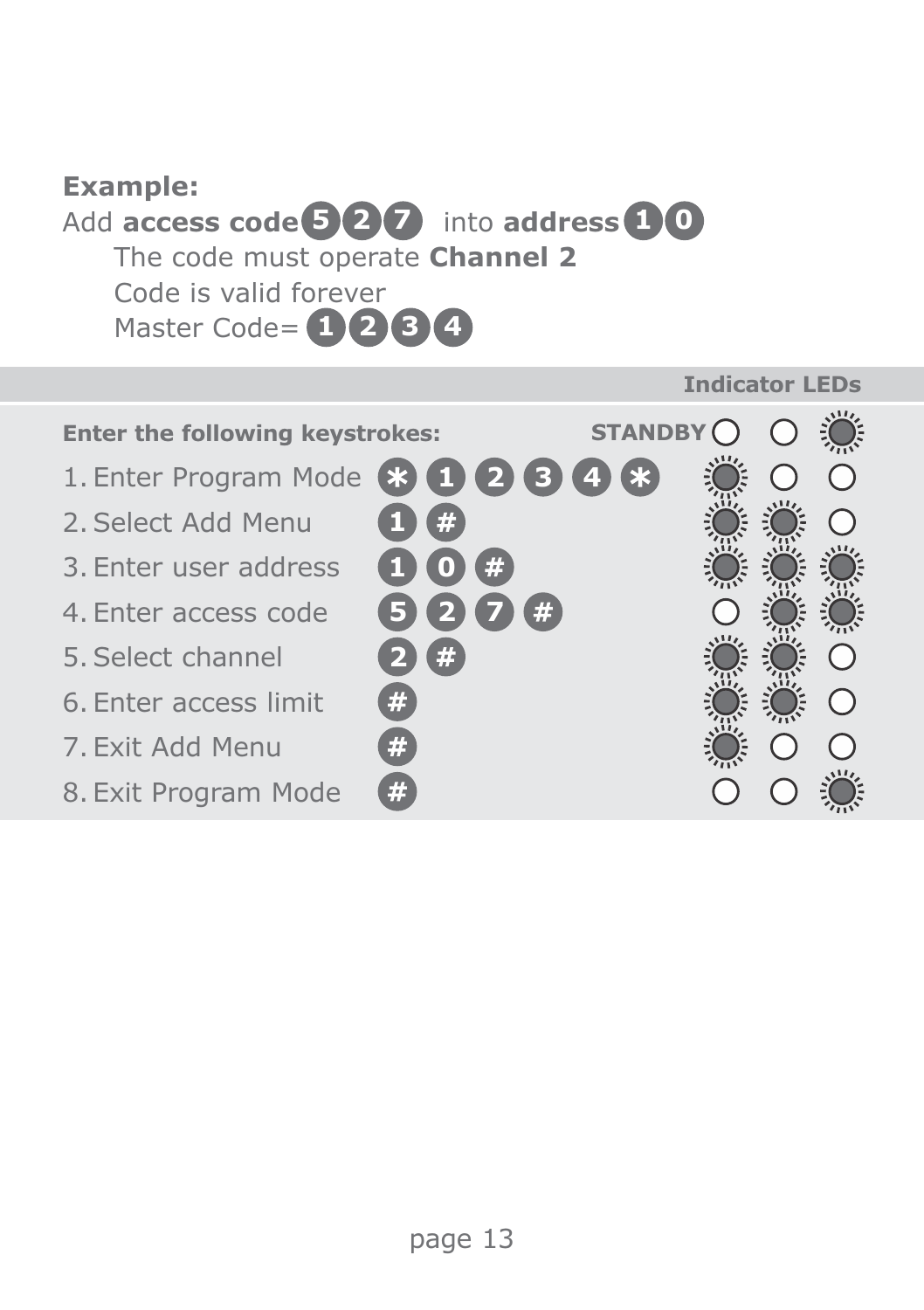# Deleting a user >

The following procedure will delete an access code at a specified address.



#### **Example:**

Delete **access code** at **address** 9 (9) Master Code= **3 4 1 2**

|                                 |         |         | Indicator LEDs |  |
|---------------------------------|---------|---------|----------------|--|
| Enter the following keystrokes: |         | STANDBY |                |  |
| 1. Enter Program Mode 800066    |         |         |                |  |
| 2. Select Delete Menu           | Œ       |         |                |  |
| 3. Enter user address           | #<br>O) |         |                |  |
| 4. Exit Delete Menu             | #       |         |                |  |
| 5. Exit Program Mode            | #       |         |                |  |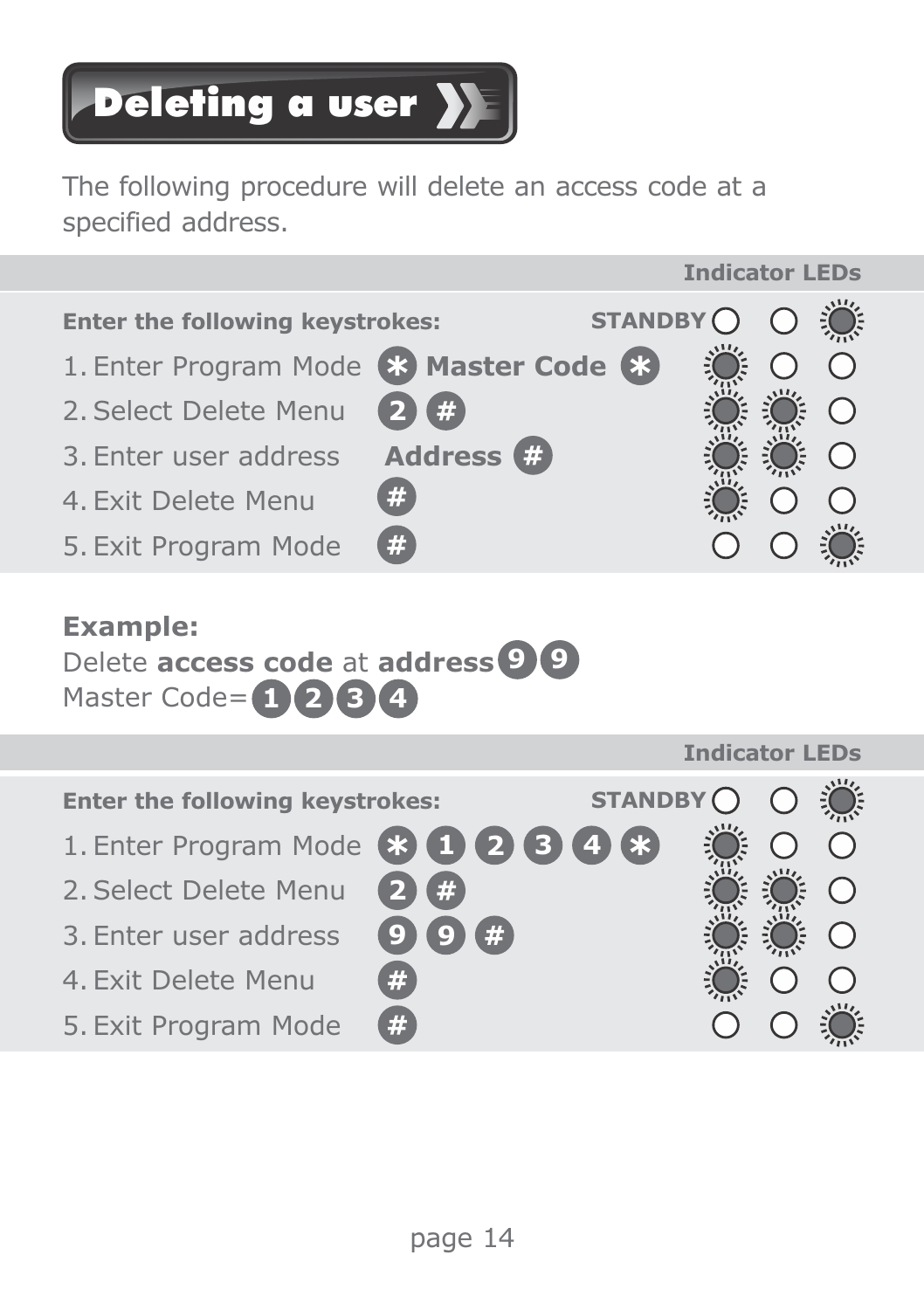#### **Example:**

Delete **access codes at multiple addresses,** such as **5 4** and  $\mathbf{3}$   $\mathbf{7}$ . Master Code= **3 4 1 2**

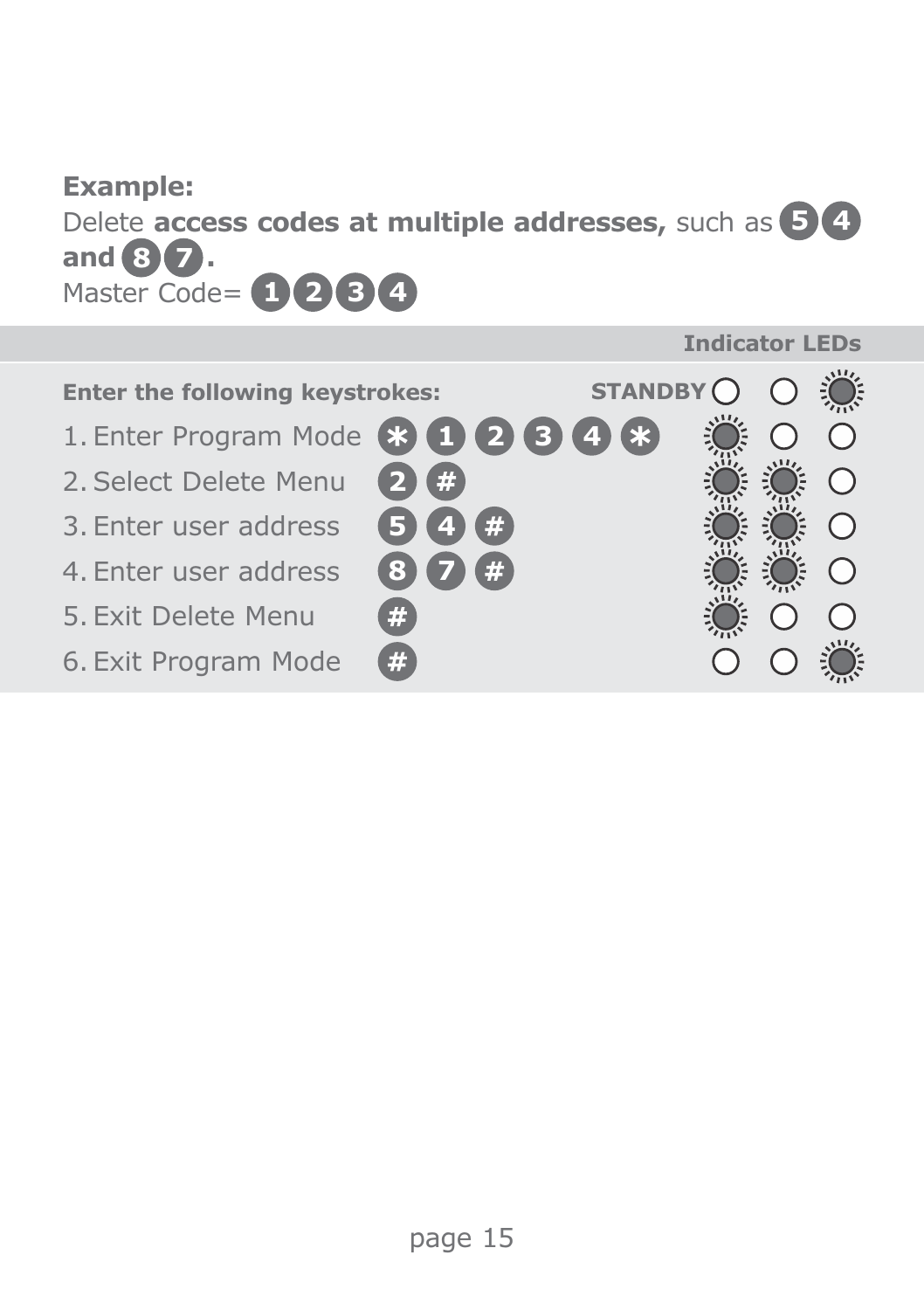# Delete all users<sup>y</sup>

It is possible to delete all users stored in the **SMARTGUARDair's memory, by entering 0** as the user address. This will cause the Master Code to be reverted back to **1 2 3 4** and erase all user codes programmed into the memory.



### **Example:**

Delete **all access codes.** Master Code= **1 2 3 4**

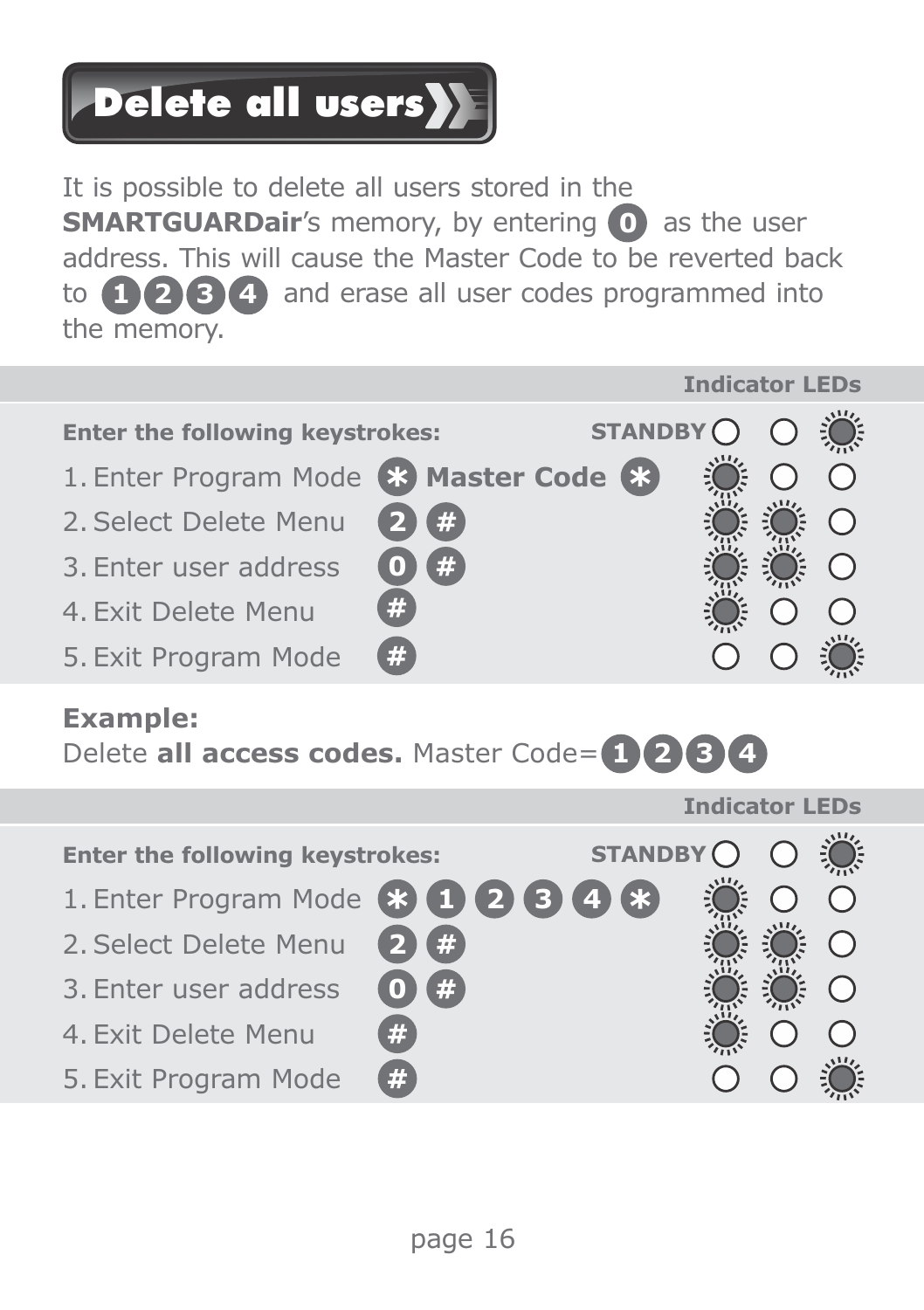

A clear distinction must be made between the Pairing Menu and the Adding Menu (refer to page 12).

The Adding Menu will be used whenever a new code is to be added to the **SMARTGUARDair**'s memory. This will in turn create a means of 'unlocking' transmission to a designated receiver; whereby a valid code will have to be entered before the unit will begin transmitting.

The Pairing Menu allows the user to pair the **SMARTGUARDair** to one or more CENTSYS code-hopping receivers within the specified range of transmission; comparable to learning a remote control into a receiver.



\* for NOVA receiver **0 1** for future CENTSYS receiver

Once transmission has ended, repeat Steps 3 and 4 for additional channels.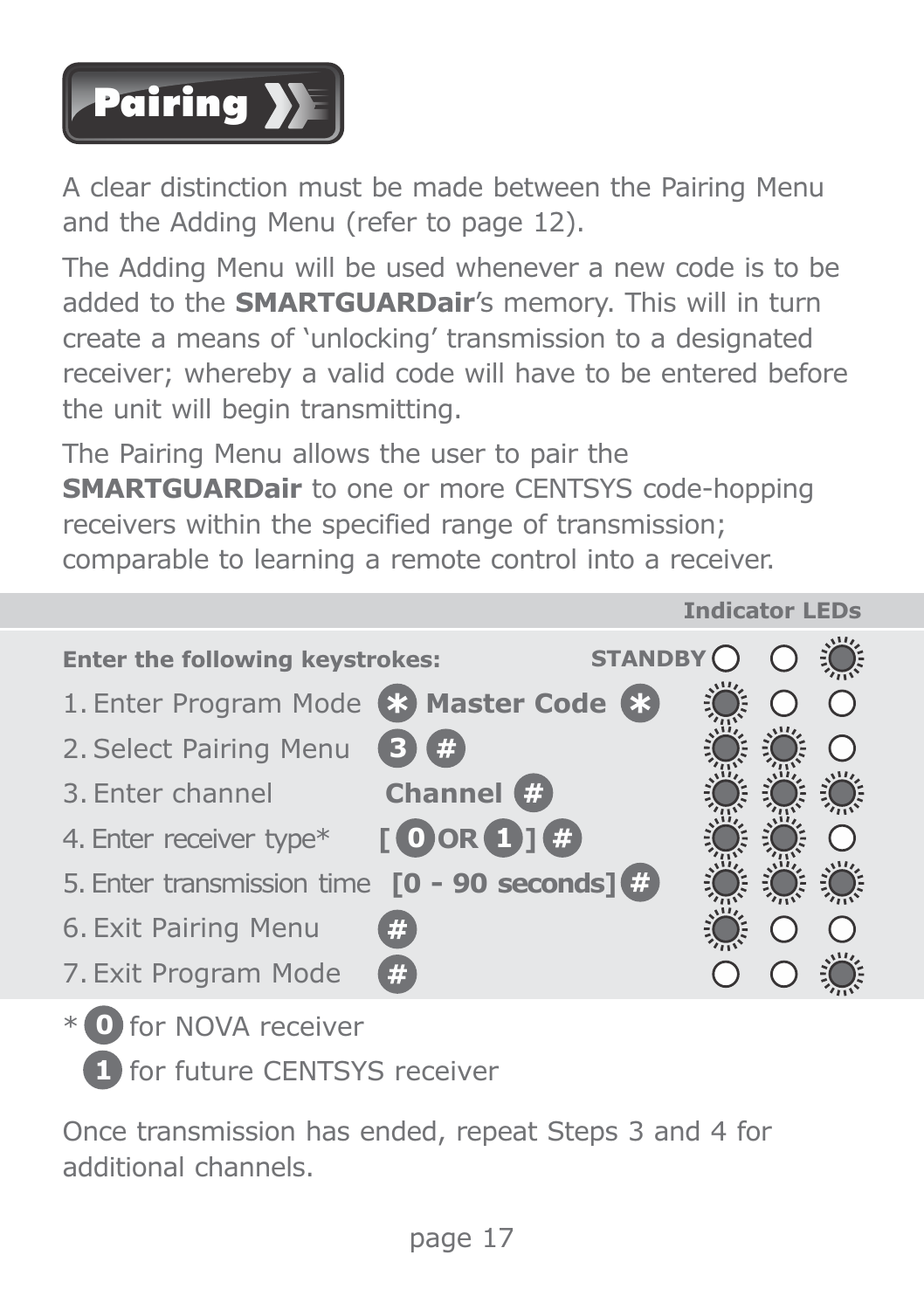The default transmission duration is eight seconds, and will be automatically selected if no other value is specified



- The maximum transmission time is 90 seconds
- **If no receiver is specified. NOVA is selected by** default
- Additional functionality, such as pulsing or latching outputs is handled by the associated receiver

#### **Example:**

Pair **Channel 1** with a **NOVA receiver**, allowing for a transmission duration of ten seconds.

Master Code= **1 2 3 4**

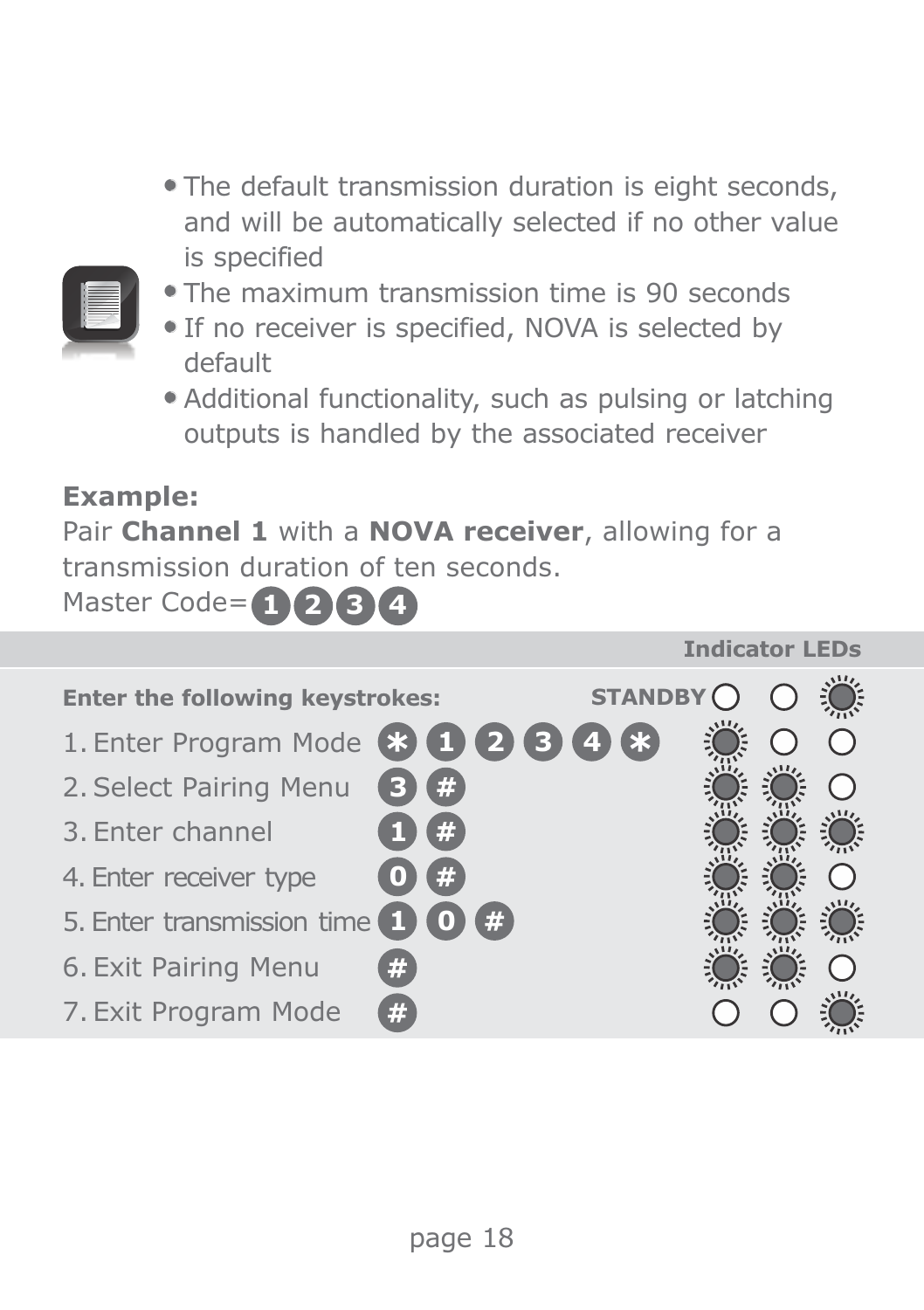### Setting the anti-hack parameters

The following procedure sets the number of consecutive wrong access codes that the **SMARTGUARDair** will accept before becoming inactive, as well as the time for which it will remain inactive.

The Factory Default for wrong access codes is three, while the default reset time is 60 seconds.



 The unit will revert to normal operation after the specified Reset Time



- The orange LED will flash briefly every four seconds as a telltale that the anti-hack alarm has been invoked
- The telltale LED indication will revert to the normal red LED flashing indicator on correct entry of a code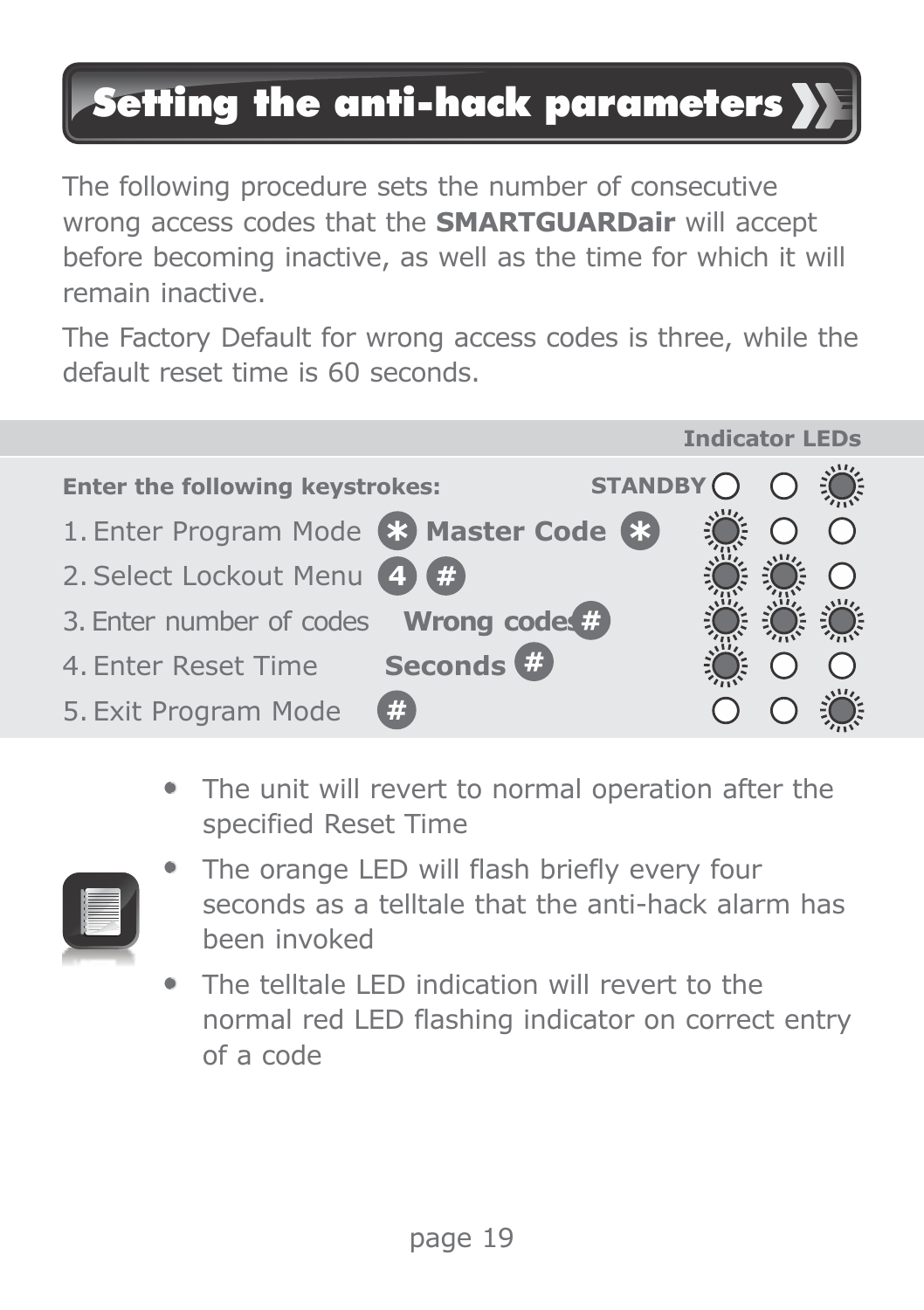#### **Example:**

Set **Wrong Code Alarm** to activate after five incorrect codes have been entered. The unit must revert to normal operation after 30 seconds.

Master Code= **1 2 3 4**

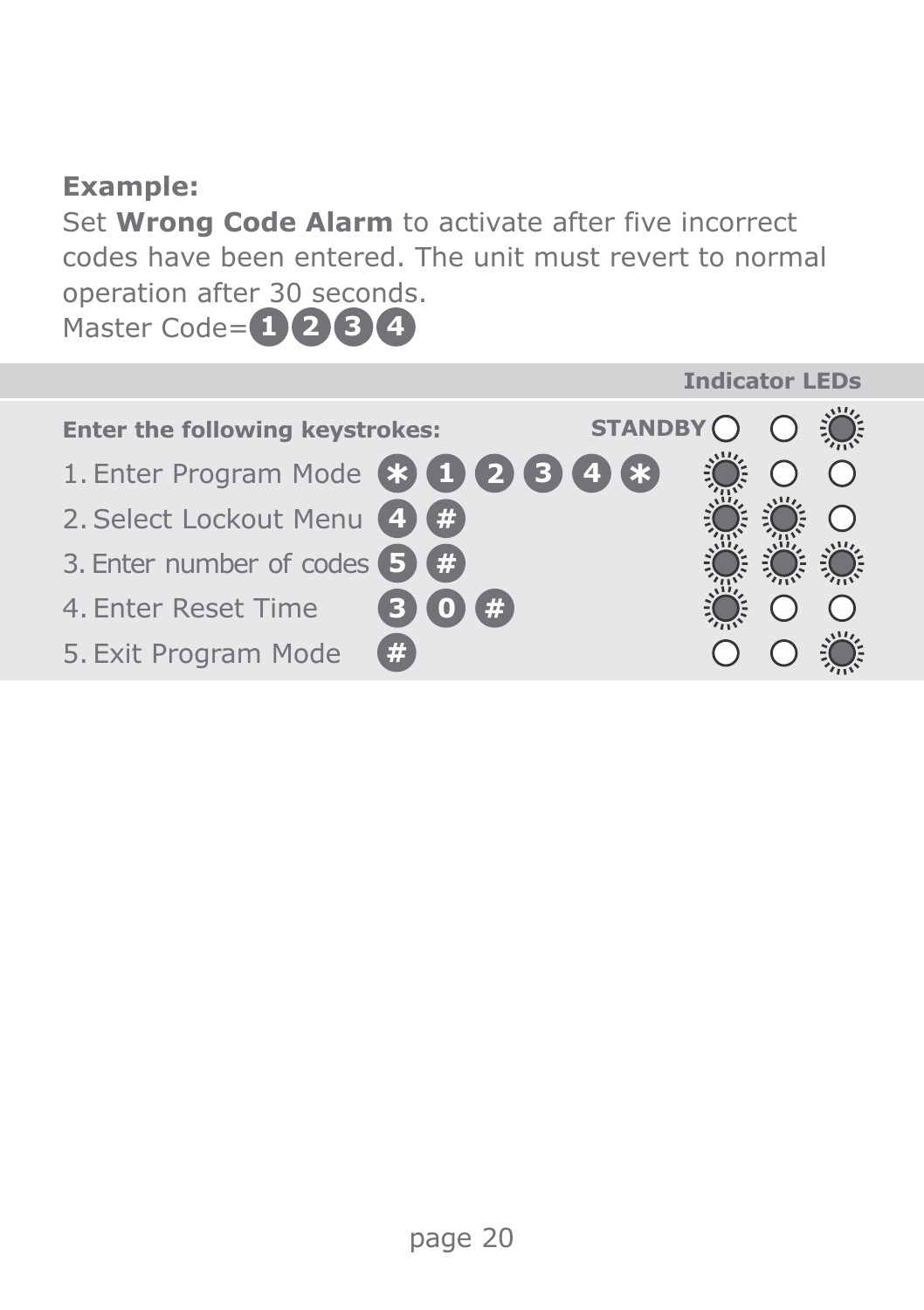## **Setting the Key Wipeout time }**

The following procedure sets the number of seconds for which keystrokes remain valid. This ensures that if a partial code has been entered, it is wiped out of the keypad buffer after a preset time, and must be re-entered in its entirety. The Key Wineout time may be specified from 0 to 255 seconds.

The value is interpreted as follows:

- **0** Key Wipeout is disabled
- **1- 255** Key Wipeout occurs after the specified number of seconds. The keypad backlight generally mirrors the Key Wipeout setting.

The following rules apply to the Key Wipeout time and the backlight time:

- **If the device is battery powered:**
	- The Key Wipeout time never exceeds 15 seconds: irrespective of the time the user has set as the Key Wipeout time
	- The backlight mirrors the Key Wipeout time exactly
- **If the device is externally powered:**
	- The Key Wipeout time is not restricted in any way
	- The backlight remains on indefinitely; irrespective of the Key Wipeout time setting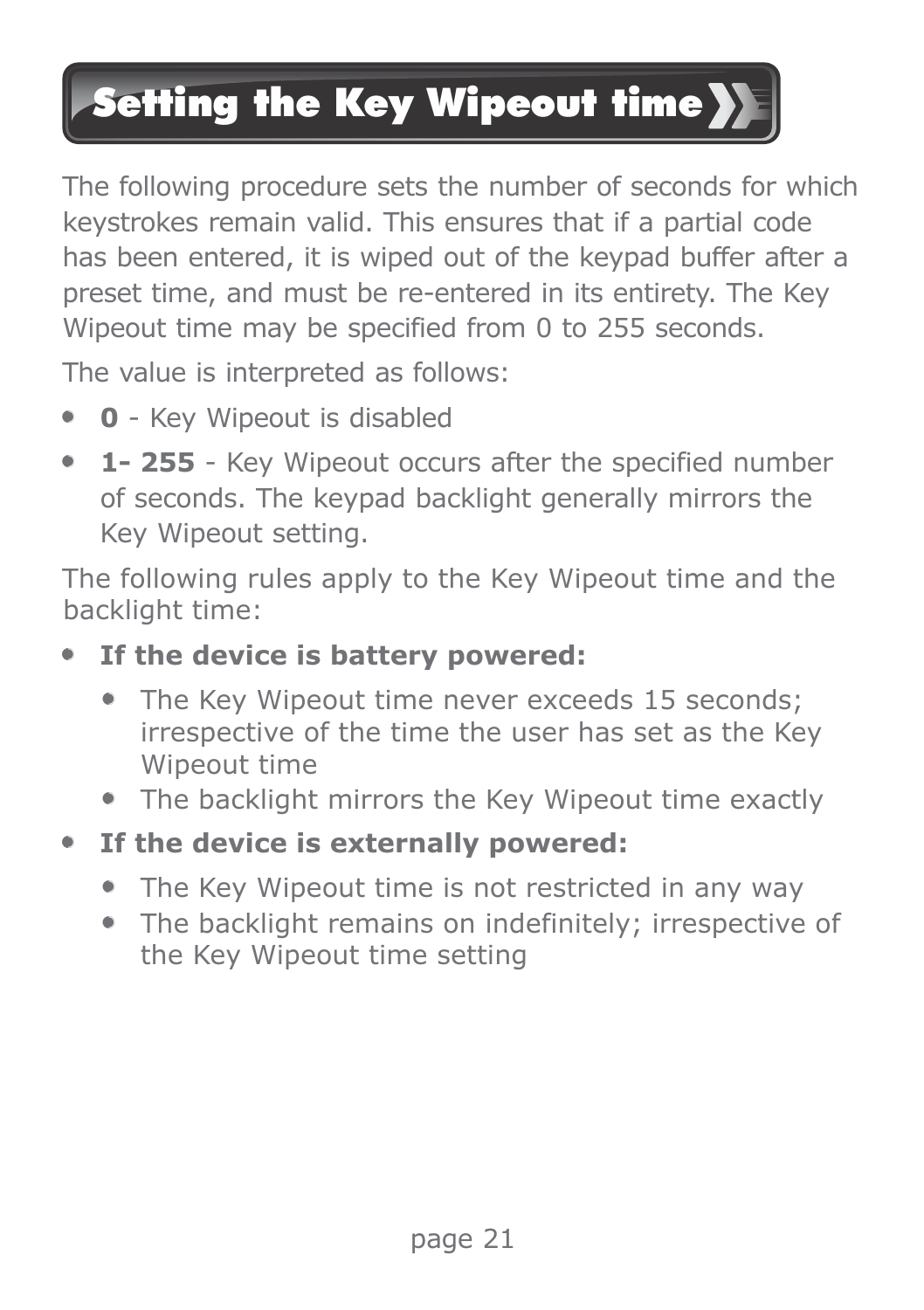



 $\bullet$  If the Key Wipeout time is set to  $\bullet$ , Key Wipeout will be disabled (only applicable to externallypowered devices)

Disabling the Key Wipeout time will:



- Compromise the security of the system
- Cause a code entry to be incorrectly recognised as a wrong code if an incomplete code was previously entered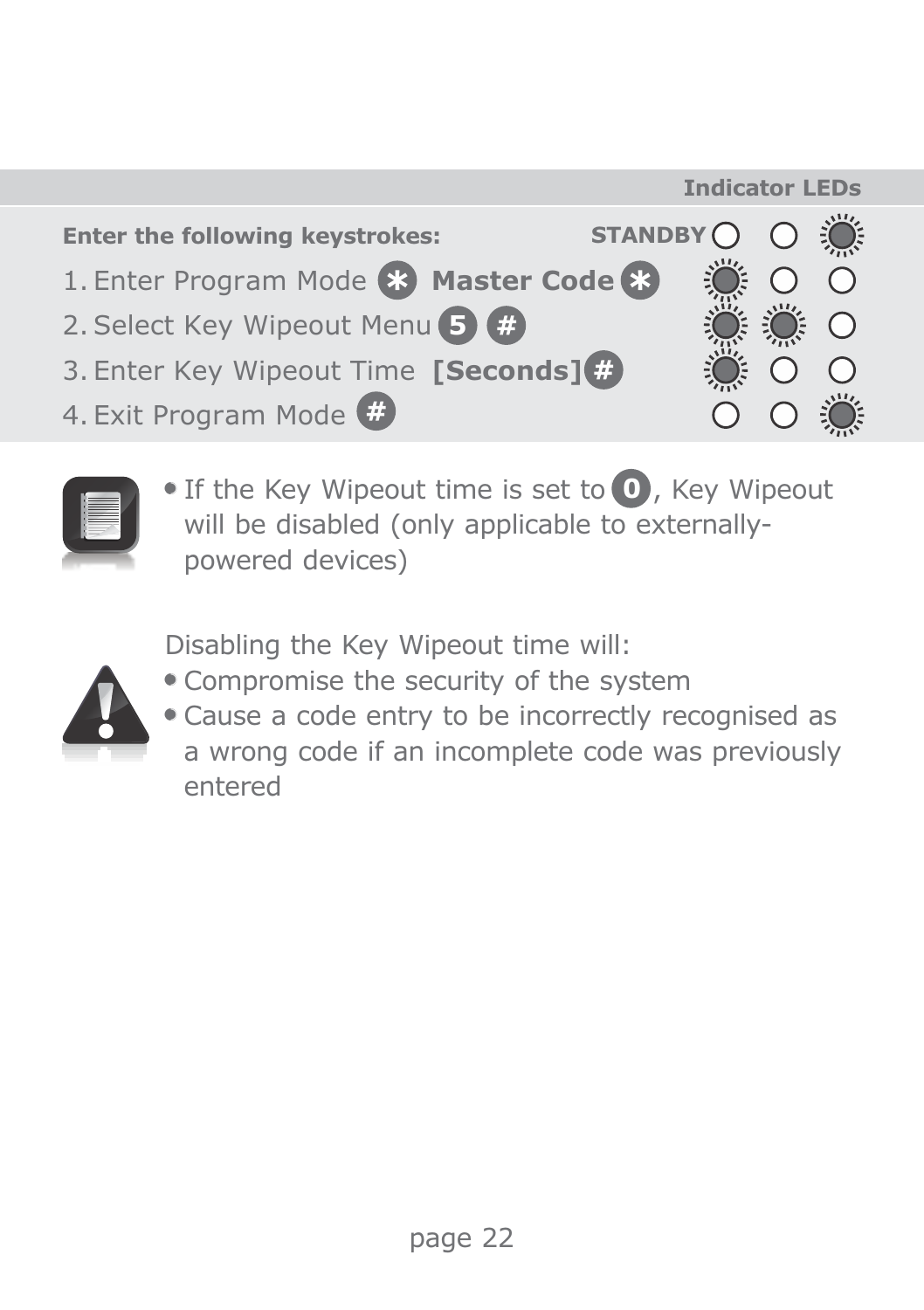#### **Example:**

Set the **Key Wipeout time** to **15 seconds**. Master Code= **1 2 3 4**



### **Example:**

**Disable Key Wipeout time**. Master Code= **1 2 3 4**

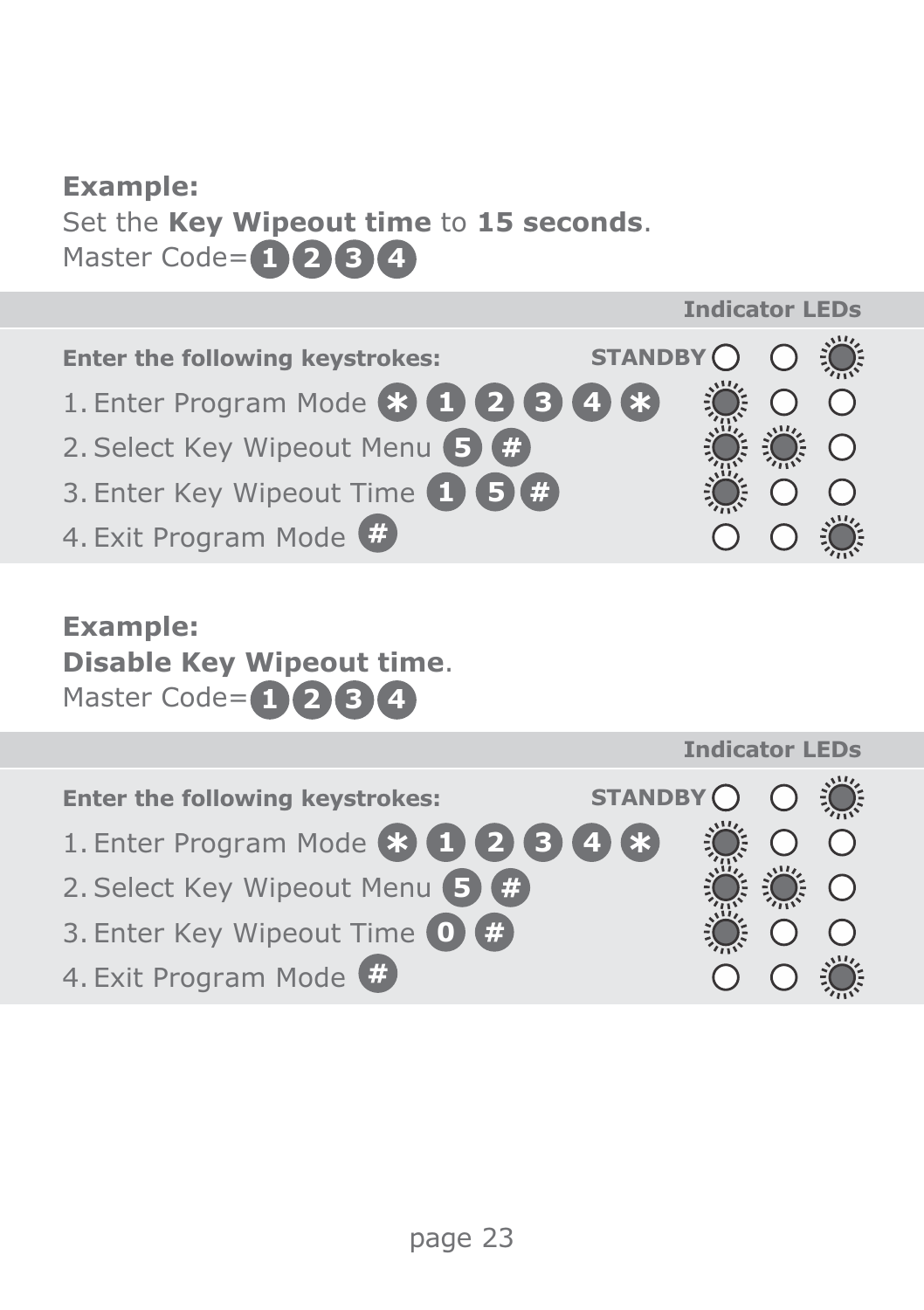## Setting the security parameters >>

The following procedure sets the conditions under which the Alarm channel **(Channel 3)** will activate. This also sets the Anti-default and Keypad Alarm Tone Mute features.

The following alarm conditions can be set:

### **Duress (Code + one)(Default=off)**

Adding one to the last digit of an access code activates the unit as normal, but also activates the alarm channel. This is used if entering under duress.

E.g. If the access code is  $\left( \frac{1}{2} \right) \left( 3 \right) \left( 4 \right)$  entering gives access, but also activates the alarm. **1 3 5 2**

### **Important when choosing an access code number**



If you intend using the Duress Security Parameter, ensure that no consecutive numbers are assigned as access codes.

Ensure that the desired code has not already been allocated

### **Panic Alarm (83 + (2)** (Default=off)

Pressing the  $\approx$  and  $\#$  keys simultaneously activates the Alarm channel.

### **Wrong Codes (Default=off)**

When the number of wrong codes is exceeded, the Alarm channel is activated.

### **Anti-default feature (Default=on)**

To achieve greater security, this feature prevents the system parameters from being reset by the defaulting features.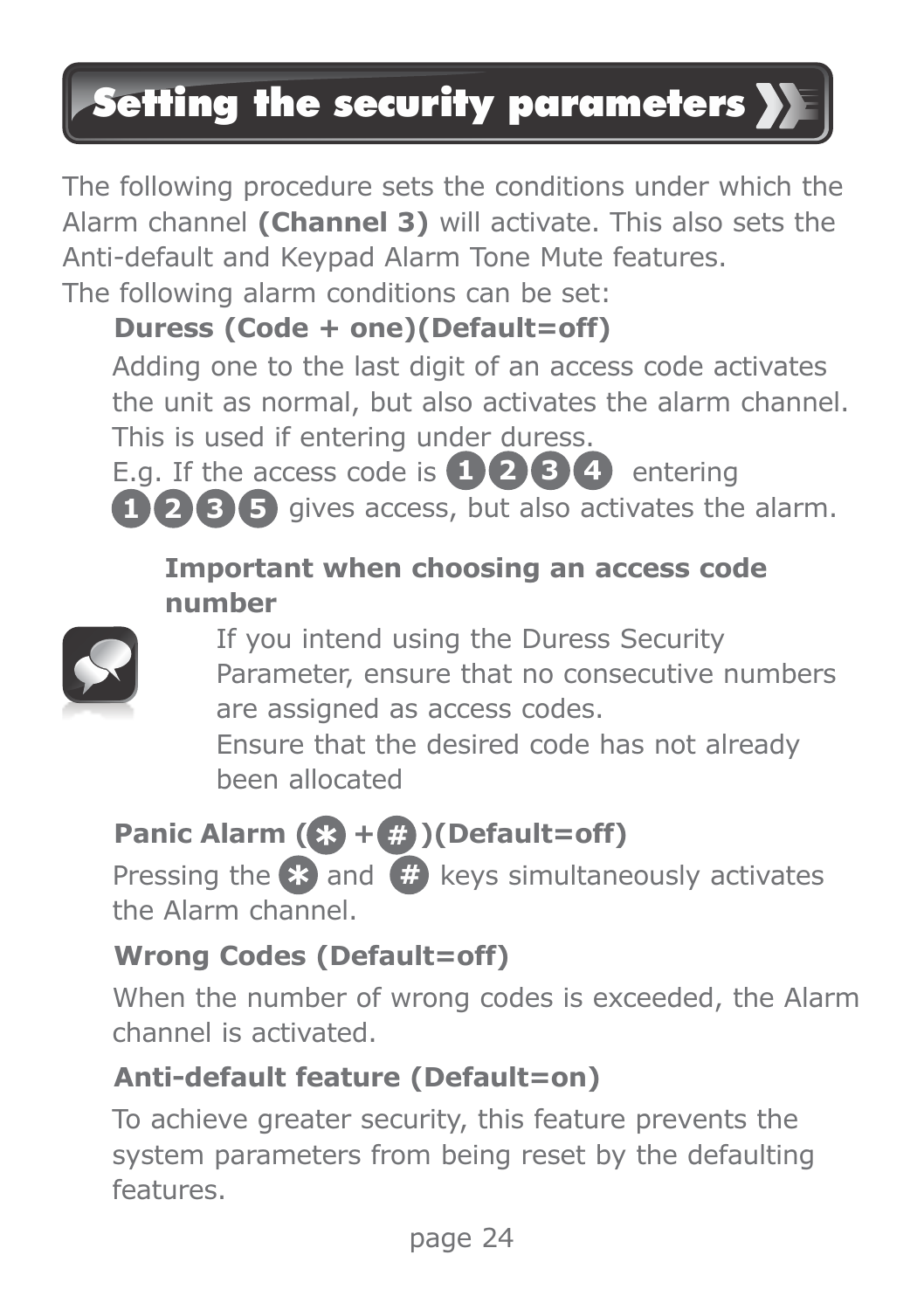The Master Code can still be defaulted to  $(1)$  **2 3 4** *i*, but doing this will break the pairing between the **SMARTGUARDair** and any paired receivers. This pairing will need to be re-established in order to

continue using the system.

**Keypad Alarm Tone Mute feature (Default=off)** Establishing this feature turns off the audible feedback when entering a code. This prevents an eavesdropper from determining the number of digits in the code. Tones will still be present in Programming Mode.



**O**  $\oplus$  turns function off,  $\oplus$   $\oplus$  turns function on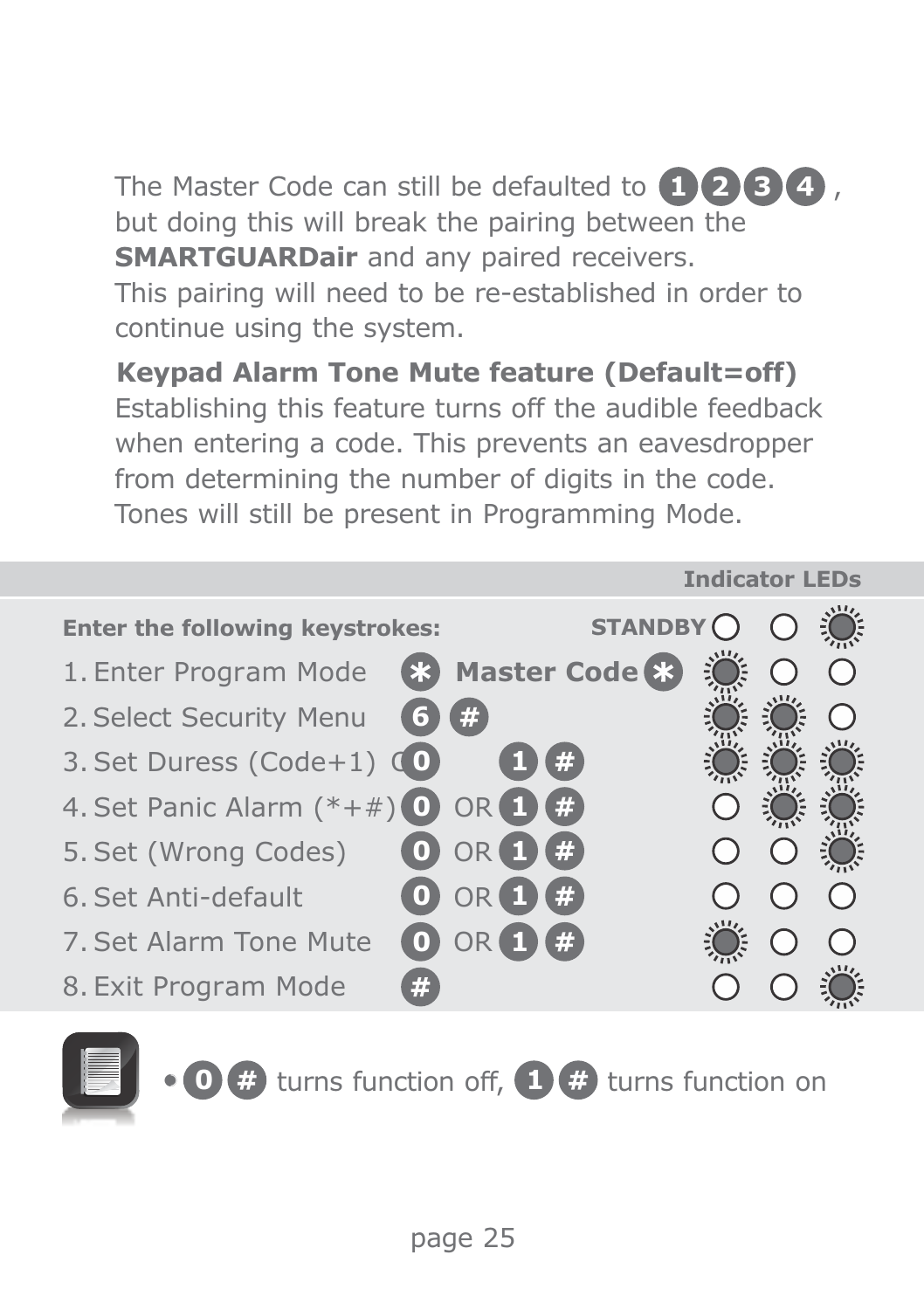### **Example: Enable Duress Alarm** on (Code + one). **Clear all other Alarm functions.** Master Code= **1 2 3 4**

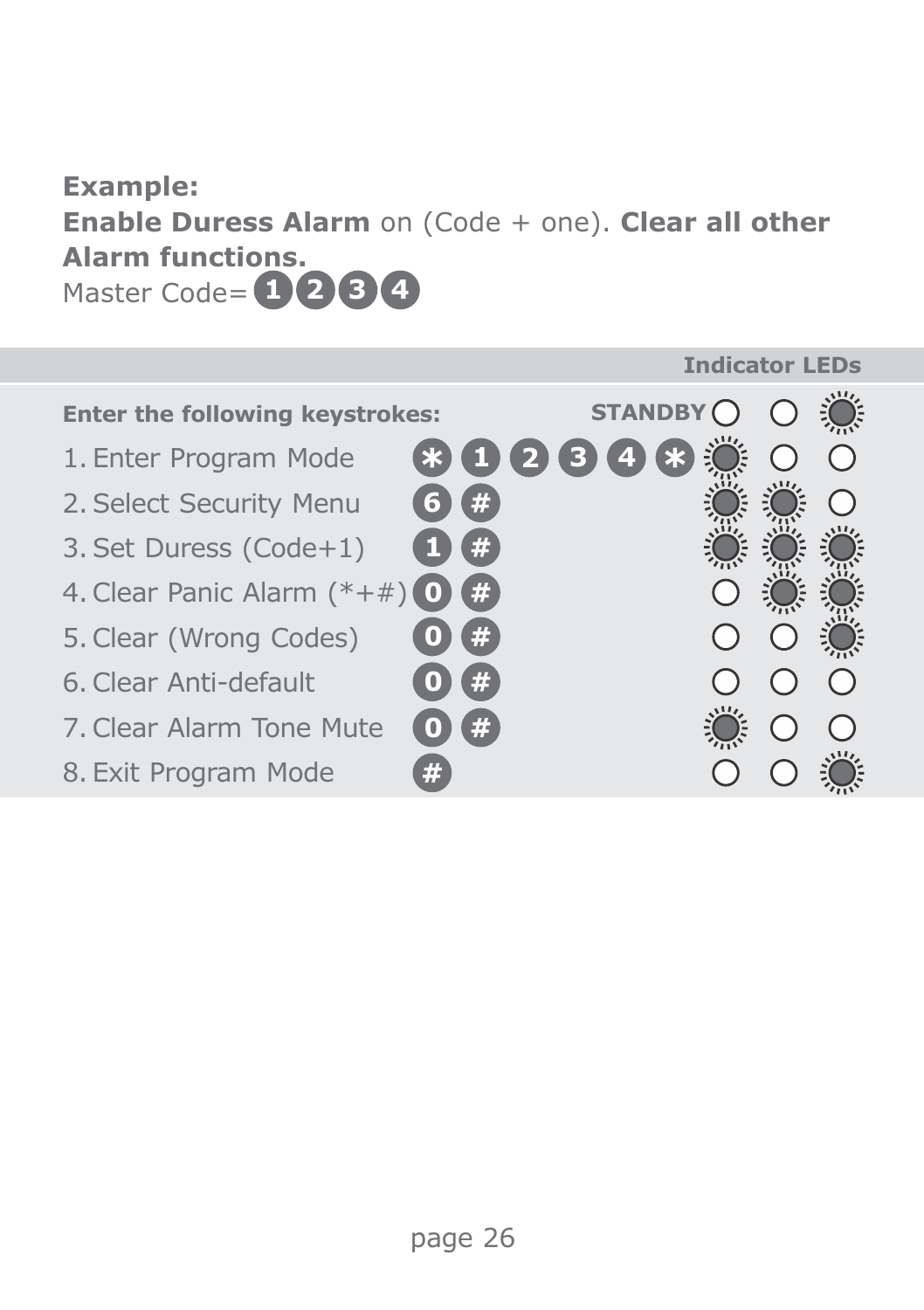### **Example: Set Alarm** on **Wrong Code**s and **leave all other functions unchanged**. Master Code= **1 2 3 4**

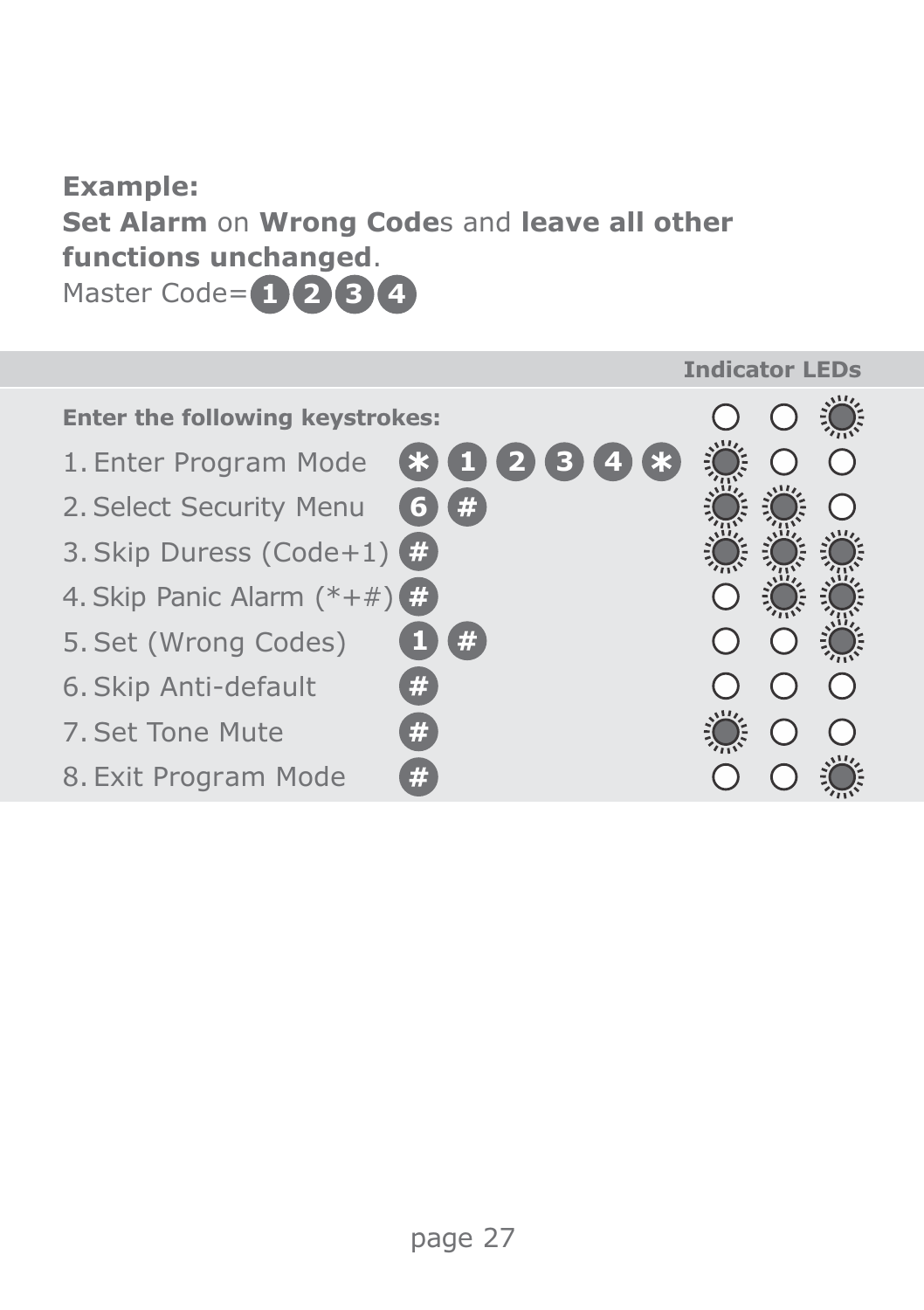

The **SMARTGUARDair** allows four different alarms to be set, each of which will activate Channel 3, the designated Alarm Output Channel.

The four alarms available on the **SMARTGUARDair** are as follows:

- **Duress Alarm** a **settable** alarm feature, activated by adding one to the last digit of an access code
- **Panic Alarm** a **settable** alarm feature, activated by pressing the  $\epsilon$ **3** and  $\ddot{\theta}$  keys simultaneously
- **Multiple Wrong Codes Alarm** a **settable** alarm feature; it is activated by exceeding the pre-set number of allowable wrong codes
- **Anti-tamper Alarm** a **non-settable** alarm feature, activated when the anti-tamper input is activated. This alarm is always enabled and it is therefore recommended that Channel 3 be used exclusively as an Alarm Output Channel to ensure greater security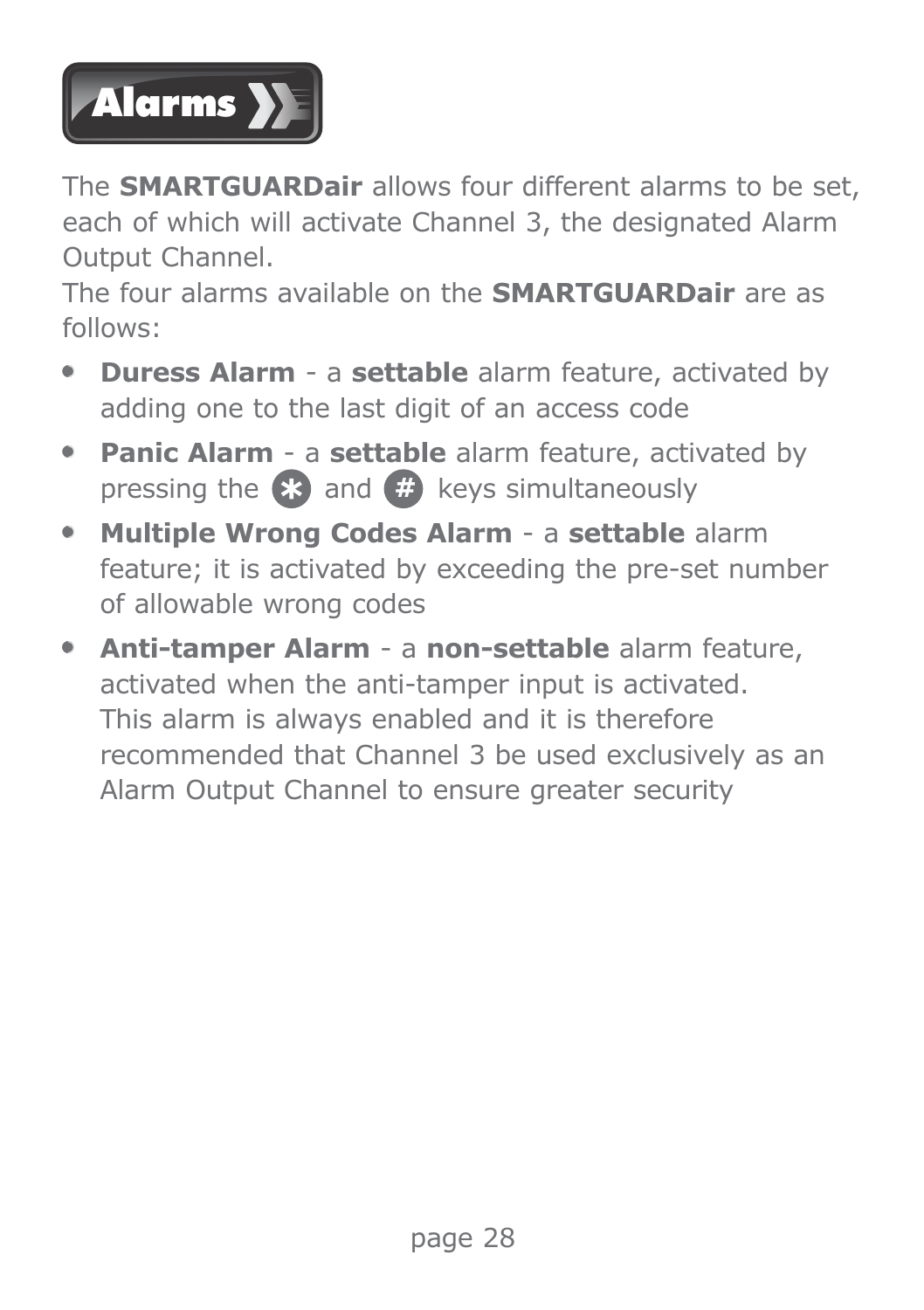## **Backing up the unit >>**

It is possible to back up all the user access codes as well as the system settings to the optional Backup Memory Module (PCA12201v1.0).

This allows the system to be easily restored in the unlikely event of system failure.

### **Procedure for backing up the unit:**

Remove power. Plug the Backup Memory Module into the socket provided. Reapply power. All three LEDs will now be ON.

Enter  $\bullet$  Master Code  $\bullet$ , then press  $\bullet$  on the keypad. The green LED will begin to flash, indicating that the memory is being backed up. When the backup is complete, a beep will be heard, and the green LED will turn off. Remove the Backup Memory Module and keep it in a safe place.



 Backing up to a Backup Memory Module will overwrite any information that was previously contained in that Backup Memory Module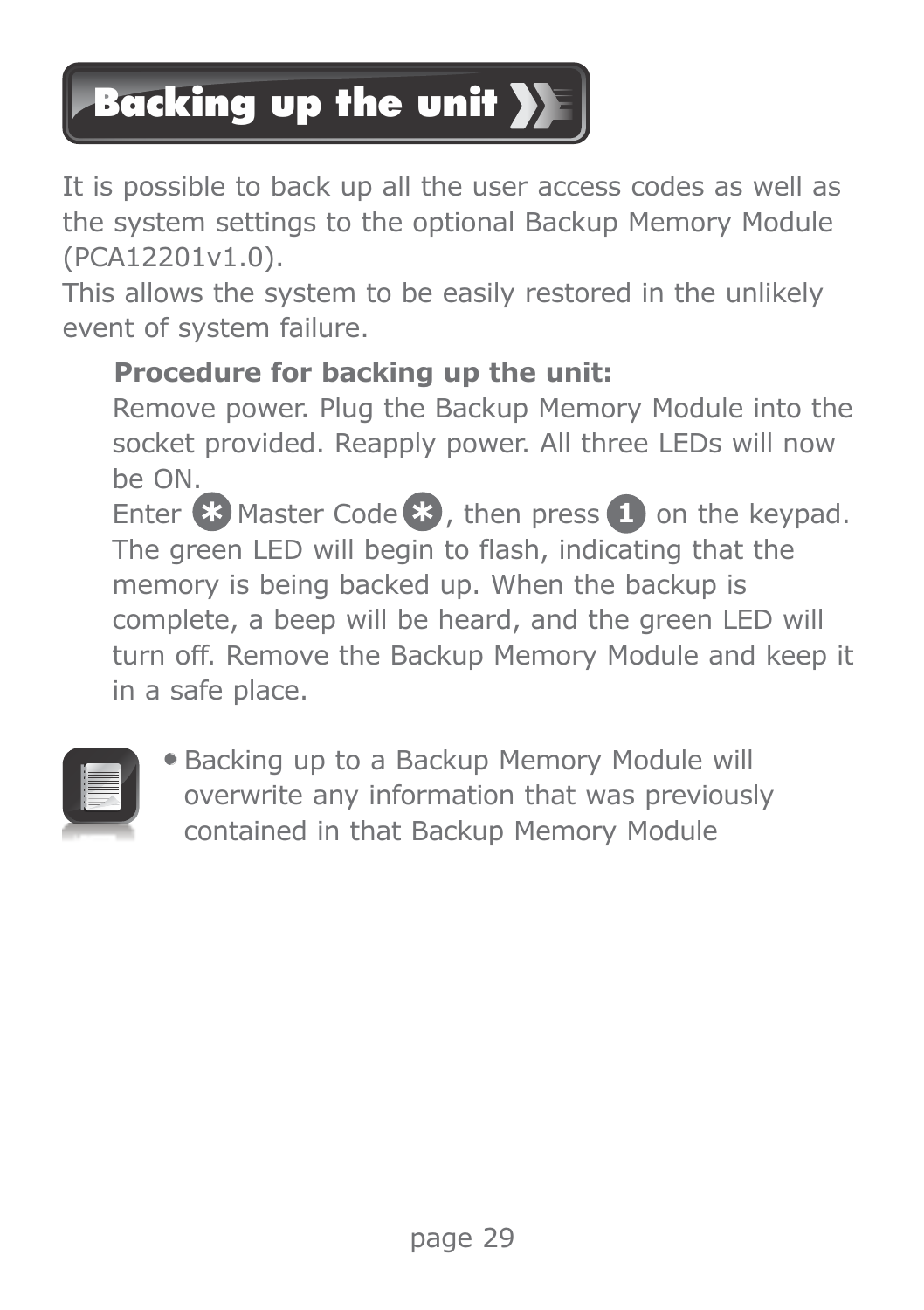# **Restoring the unit >**

Restores all the user access codes as well as system settings from the optional Backup Memory Module (PCA12201v1.0).

### **Procedure for restoring the unit:**

Remove power. Plug the Battery Backup Module into the socket provided. Reapply power. All three LEDs will now be ON.

Enter  $\approx$  Master Code  $\approx$ , then press 3 on the keypad. The yellow LED will begin to flash, indicating that the memory is being restored. When the memory has been restored, a beep will be heard, and the yellow LED will turn off.

Remove the Backup Memory Module and keep it in a safe place.



 Restoring from a Backup Memory Module will overwrite any information that was previously contained in the **SMARTGUARDair** unit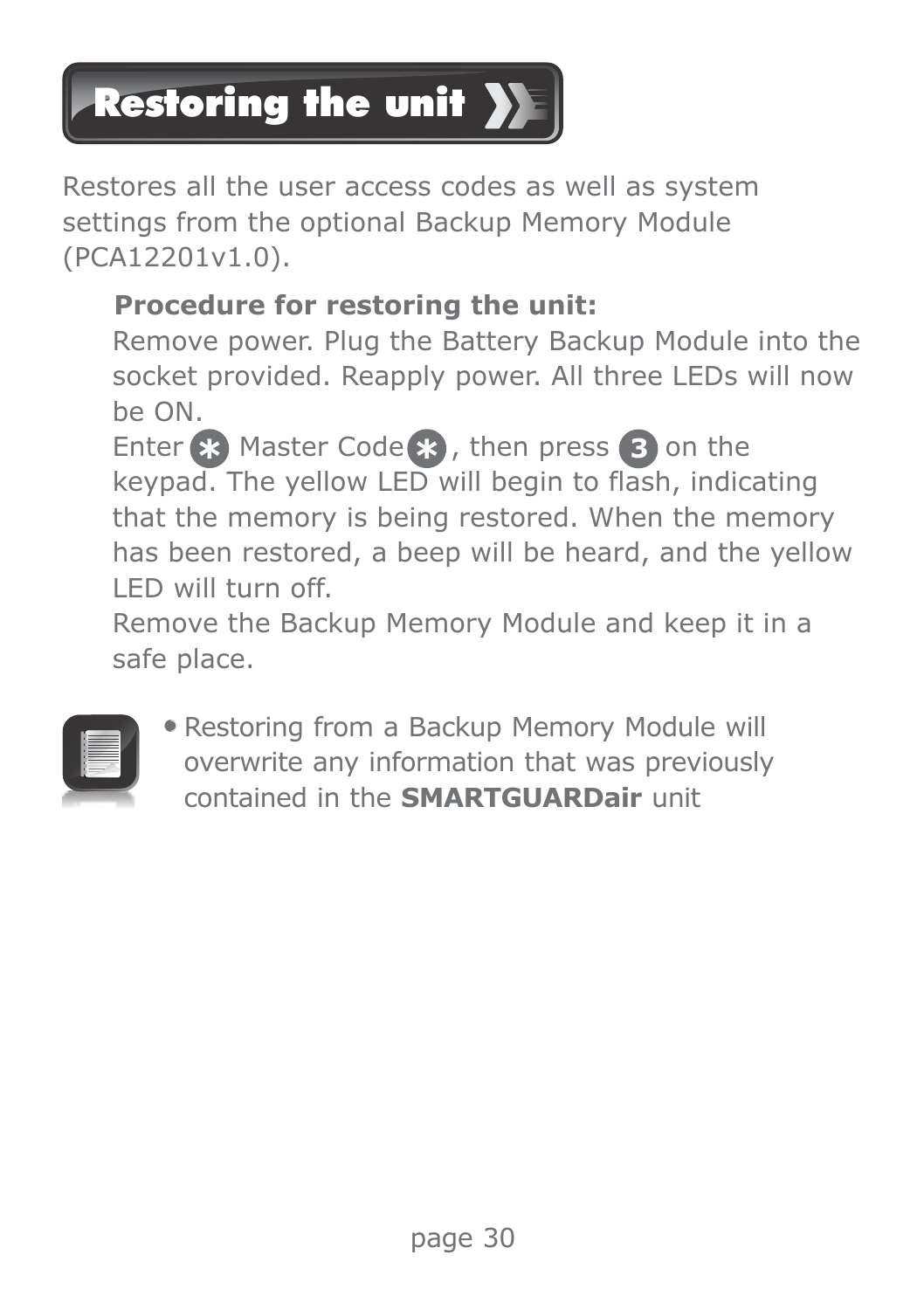## **Defaulting the unit >>**

Both the Master Code and the system parameters (timers, alarm functions, etc.) can be reset to Factory Defaults. This is useful when the Master Code has been forgotten or the system parameters are in an unknown state.

### **Defaulting the Master Code:**

Remove power. Reapply power while holding the **1** key that the Master Code has been reset to  $(1)$   $(2)$   $(3)$   $(4)$ . down for two seconds. A beep will then follow, indicating If the Anti-default feature has been enabled, the pairing between the receiver will be broken during this process.



If the user identifies that the pairing has been broken, it is the user's responsibility to ensure that the keypad has not been tampered with, i.e. that additional codes have not been learned into the system. It is advisable, upon realising that the pairing has been broken, to completely default the keypad and erase the codes memory, or to restore the memory using a Backup Memory Module.

The pairing will have to be re-established before the system becomes functional.

### **Defaulting the System Parameters:**

Remove power. Reapply power while holding the 2 and **3** keys down together for two seconds. A beep will then follow, indicating that the System Parameters have been reset to the Factory Defaults shown on the following page.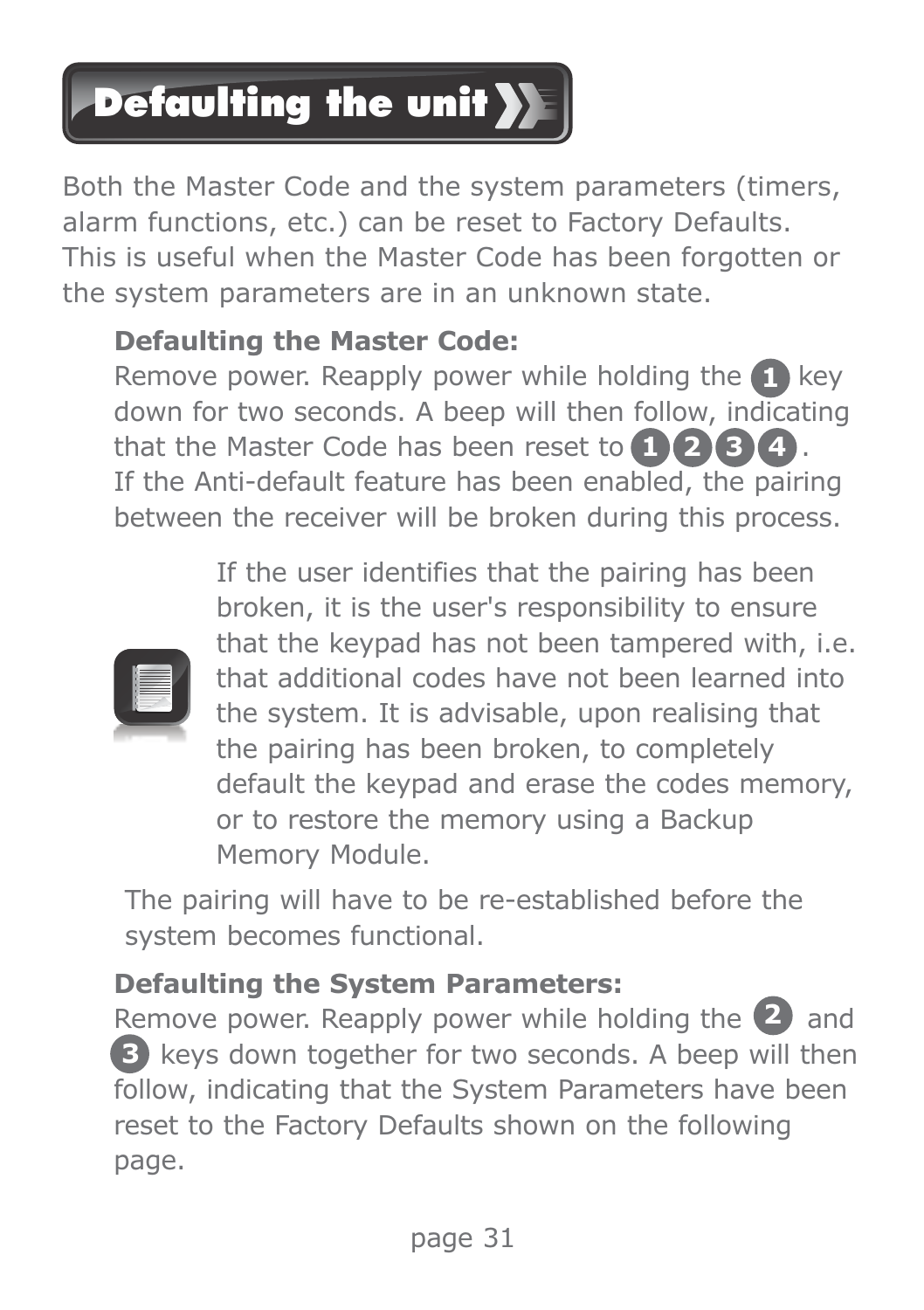| Wrong Codes:         | Three codes                        |
|----------------------|------------------------------------|
| Wrong Codes Reset:   | 60 seconds                         |
| Key Wipeout timer:   | Five seconds                       |
| Security Parameters: | Anti-default ON, all others<br>OFF |

Defaulting is not possible if the Anti-default feature has been set (see page  $24$ )<sup>\*</sup>.



In this case, if the Master Code has been lost, the Master Code must be defaulted back to  $\bullet$  **2 3**  $\bullet$  *i*, which will break the pairing between the **SMARTGUARDair** and all paired receivers. This pairing will need to be re-established in order to continue using the system.

By default, the anti-default parameter is enabled to ensure maximum security of the unit.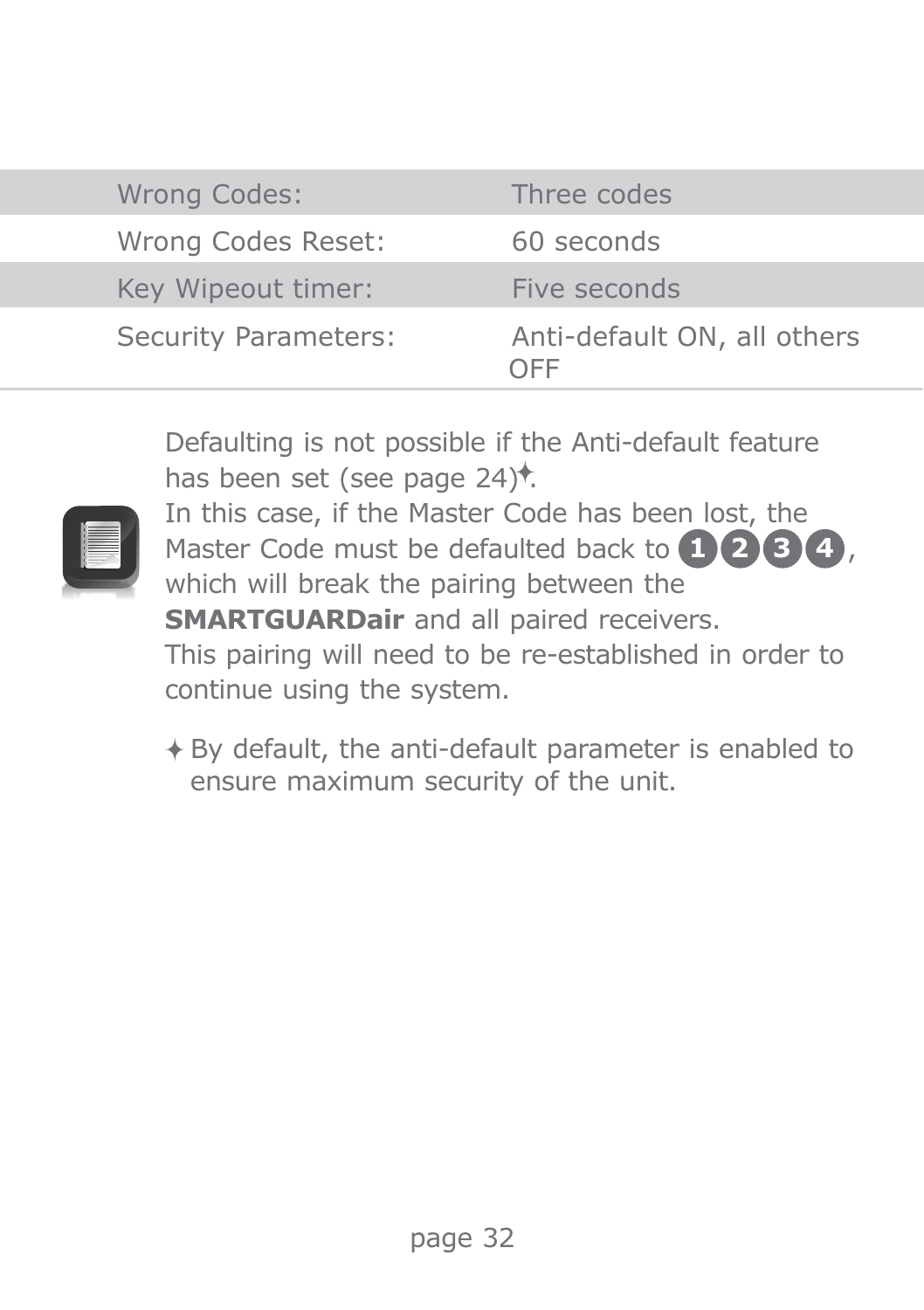### Typical mounting instructions:

- 1. Remove retaining screw cover and screws.
- 2. Insert screwdriver blade into groove provided between the cover and back panel. Lever screwdriver forward to separate the cover from the back panel.
- 3. Fix the self-adhesive rubber pads into the recesses provided on the rear panel.
- 4. Attach the rear pane to the mounting surface/gooseneck with the mounting screws supplied.



Be sure to seal all the mountings with silicone sealant.





Use only the mounting holes shown. If the other mounting holes are used, the mounting screws will interfere with the batteries.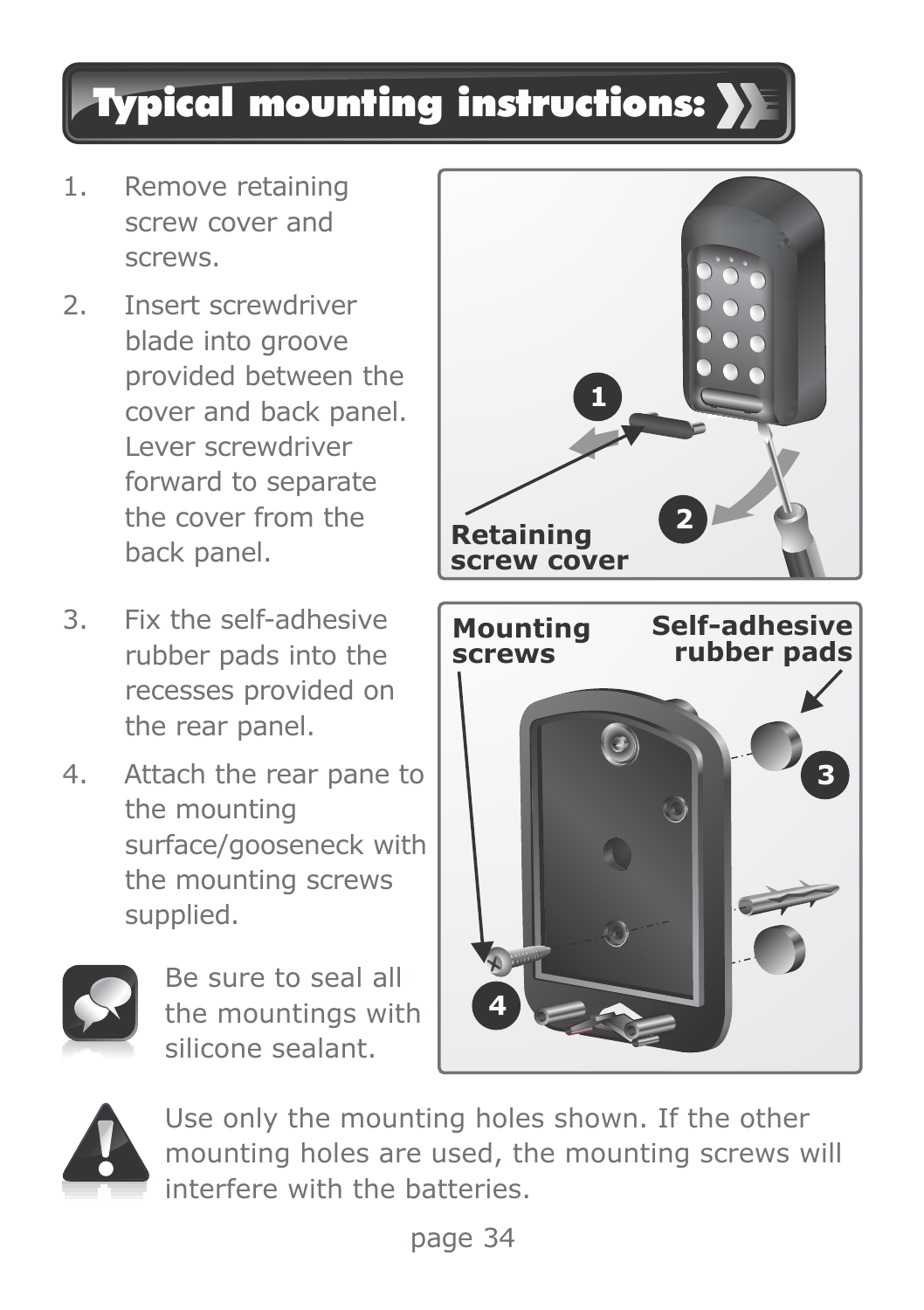### **Battery low indication >>**

Once the batteries start to near the end of their service life, the **SMARTGUARDair** will detect the battery low condition and both visible and audible indications will be provided.

The following indications should be noted by the user:

- **Visible:** The red LED will flash rapidly three times, and repeat this action every four seconds
- **Audible:** The tone of the onboard buzzer will be different from its normal pitch during key presses

There will still be a fair amount of usage left before the batteries are completely drained, but it is advisable to replace them as soon as possible to ensure continued operation.

| <b>Daily operations</b> | Battery life <sup>*</sup> |
|-------------------------|---------------------------|
| One                     | 12 years                  |
| Ten                     | 10 years                  |
| 50                      | 5 years                   |
| 100                     | 3 years                   |
| 200                     | 2 years                   |
| 500                     | 1 year                    |

The battery life is characterised but not necessarily tested.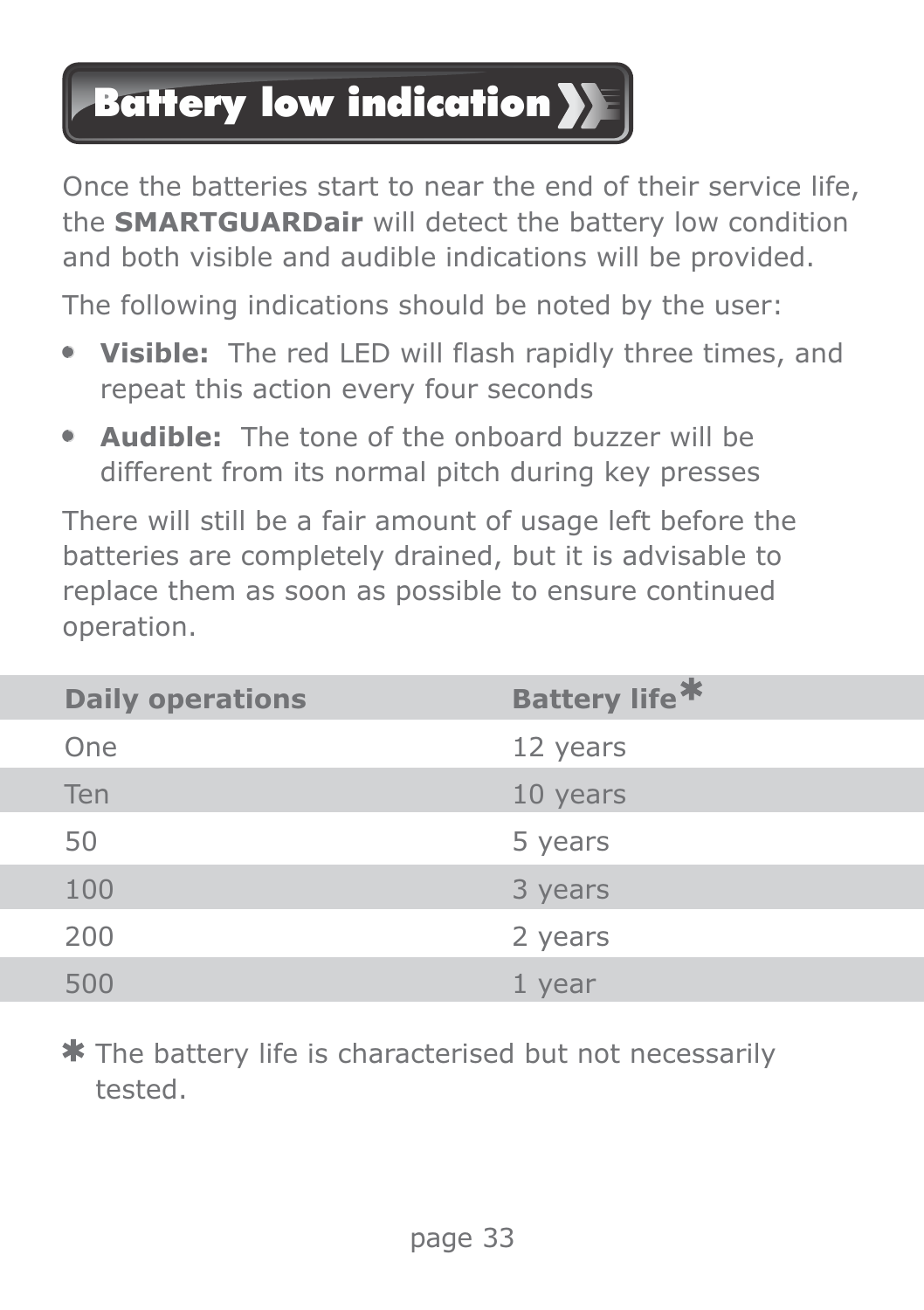# **Anti-tamper Switch >>**

The Anti-tamper Switch input is a normally-open input. In other words, the input must be tied to common to trigger the Anti-tamper Alarm.

> If the onboard terminals are used to connect the anti-tamper switch, the switch's normally-closed (N/C) and common connections MUST be used. Normally-closed (N/C) will be connected to In1 and COM to Neg (-)



 If the anti-tamper switch is to be connected to a third-party alarm system, either normally-closed or normally-open can be used, along with a common connection

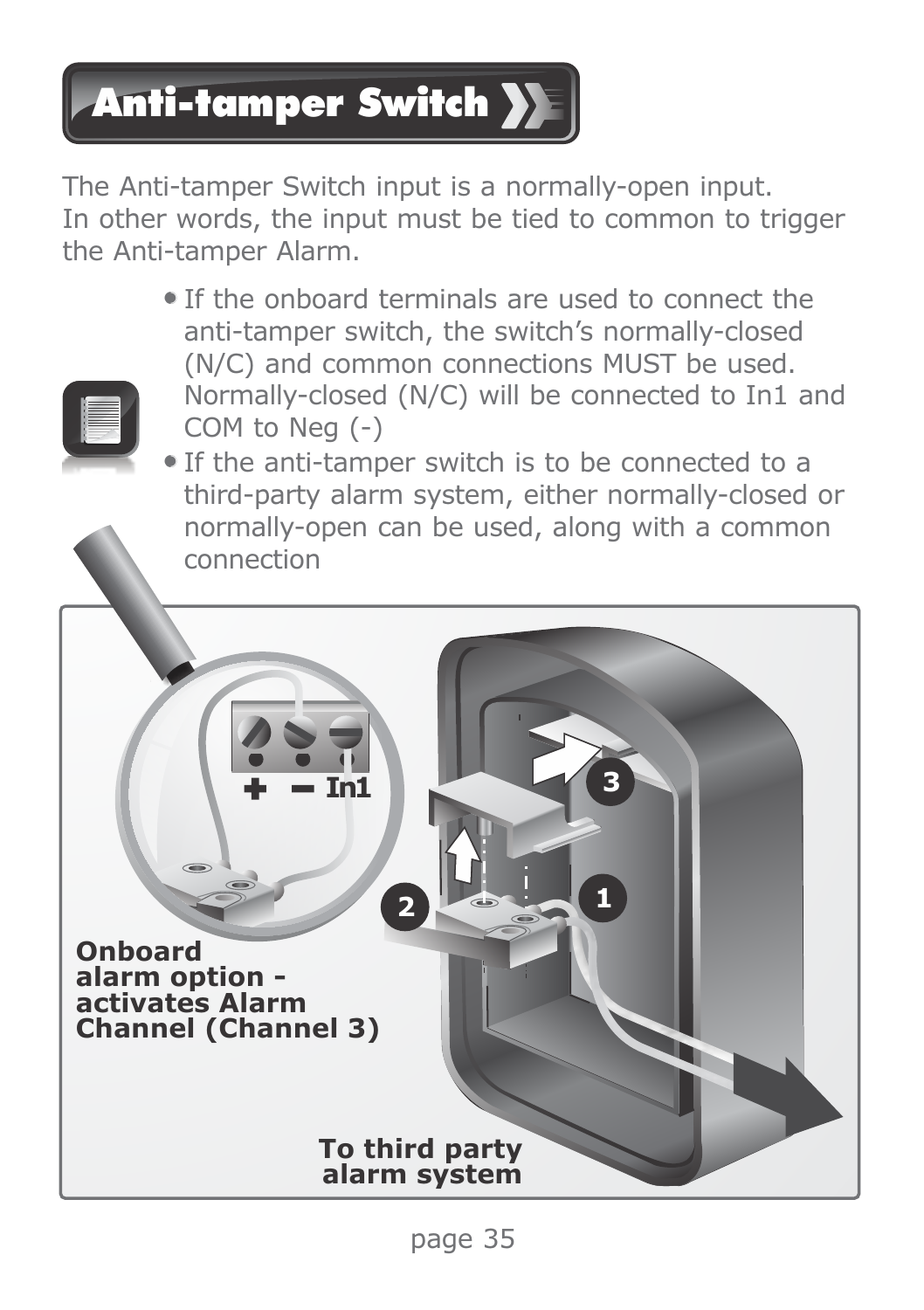## External 12V DC power

Refer to this diagram only if an external 12V power source is to be used.<sup>\*</sup>Even though an external power supply will provide a more or less unlimited duty cycle, there will be no autonomy whatsoever in the event of a power failure.



**Should an external 12V power supply be used, the power selection link must be moved to bridge the pin marked '12 Volt' with the common (centre) pin.**



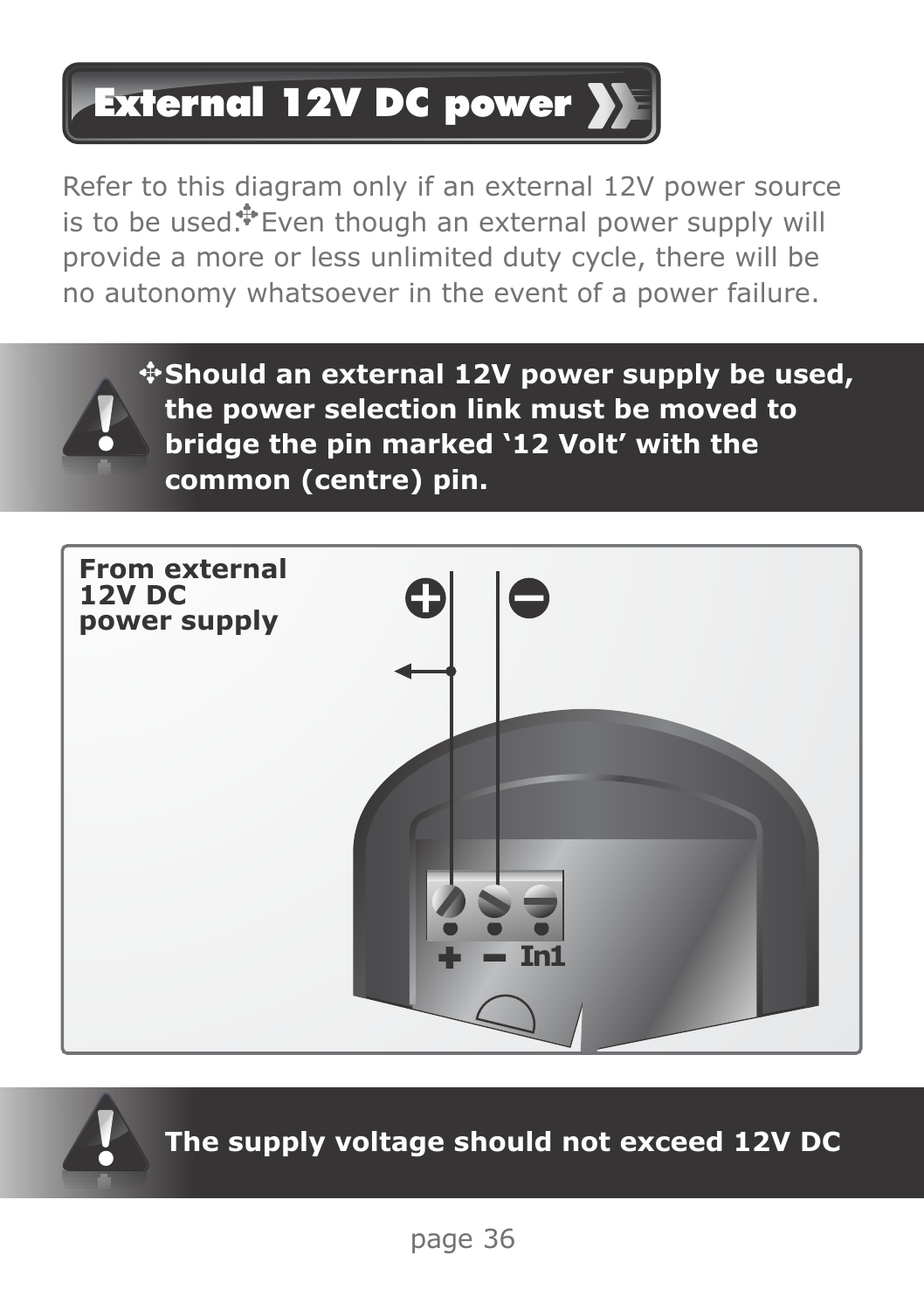

page 37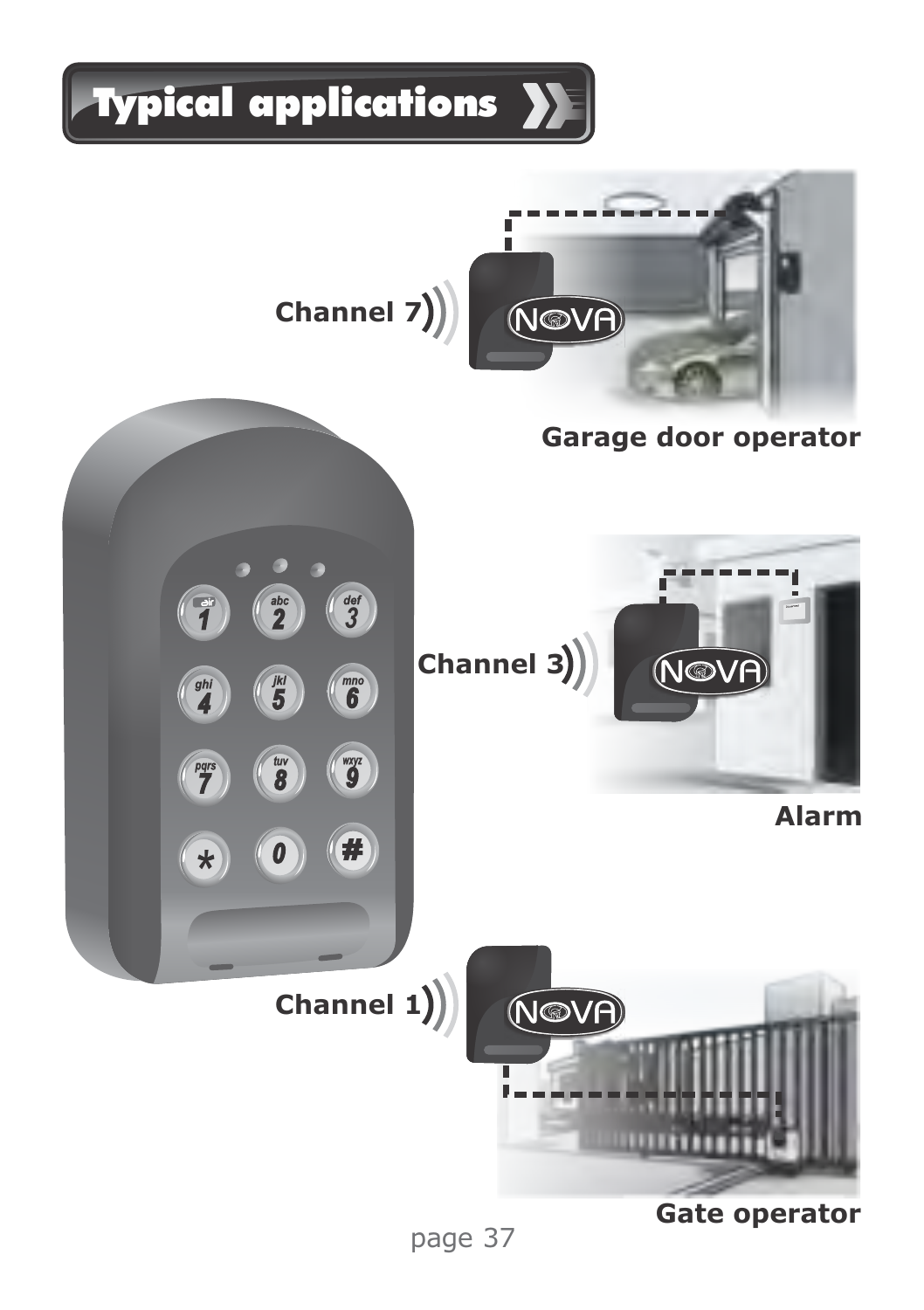### IMPORTANT installation information

Complete the installation information below for future reference.

### **Keep this manual in a safe place.**

| <b>Master Code</b>                               |
|--------------------------------------------------|
| Channel 1 activates                              |
| Channel 2 activates                              |
| Channel 3 <sup>*</sup> (Alarm Channel) activates |
| Channel 4 activates                              |
| Channel 5 activates                              |
| Channel 6 activates                              |
| Channel 7 activates                              |
| Channel 8 activates                              |
| Channel 9 activates                              |
| Channel 10 activates                             |
| Channel 11 activates                             |
| Channel 12 activates                             |
| Channel 13 activates                             |
| Channel 14 activates                             |
|                                                  |

Channel 15 activates

Channel 3 is always the Alarm Channel, if any of the alarms are used (activated).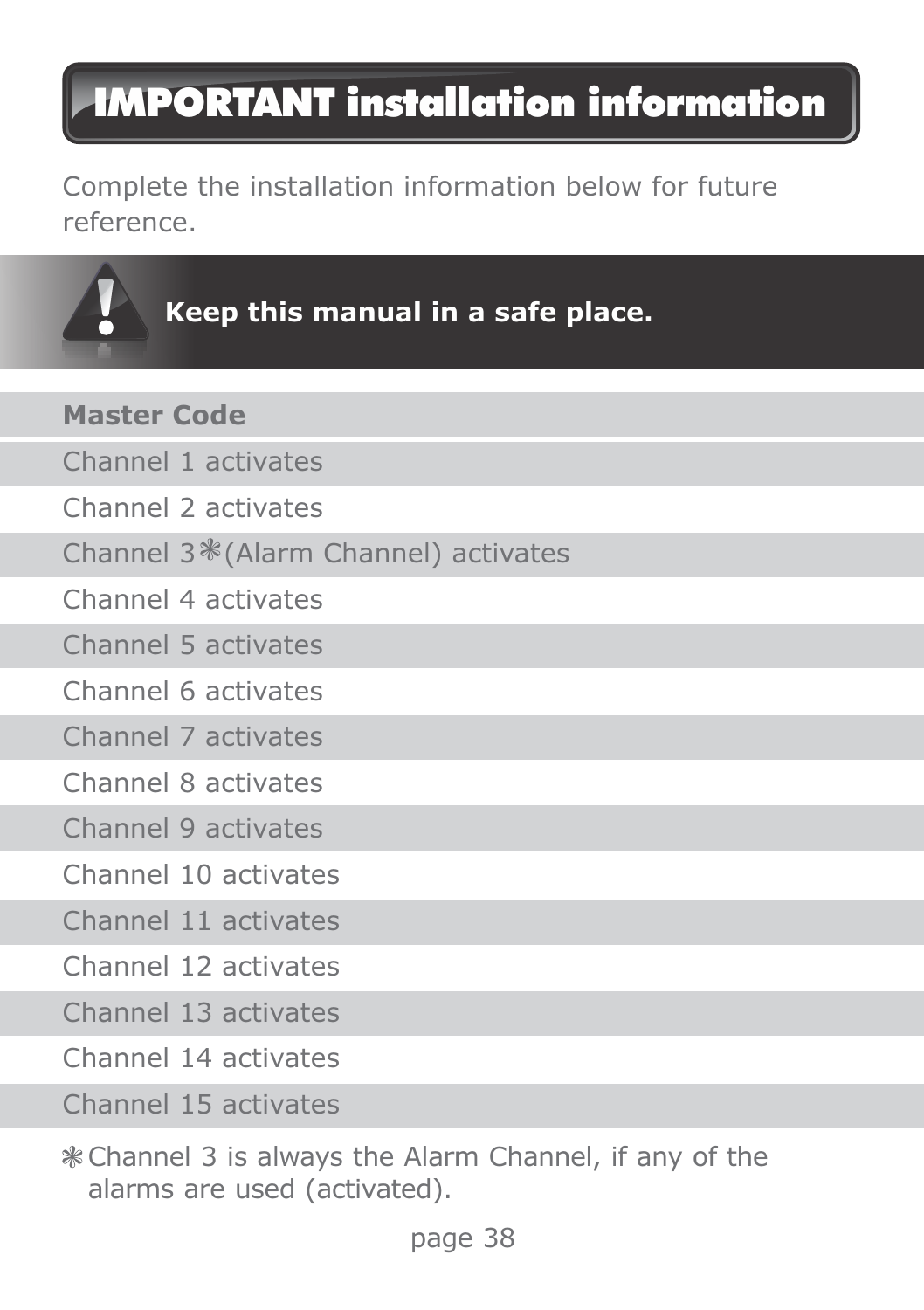#### **Installers information:**

Name:

Mobile number:

Email address:

Physical address:

For your convenience you will find an Address Register included in your **SMARTGUARDair** packaging. Use this Address Register to record which addresses have been assigned, their access code and which channel will be activated by that address.



**Keep the address register in a safe place!**

The supplied Address Register will record the first 512 addresses, from 0 to 512, as well as a space to record your new Master Code. Should you require a second Address Register to record the next 487 addresses, please contact your nearest Centurion Systems (Pty) Ltd branch or distributor.